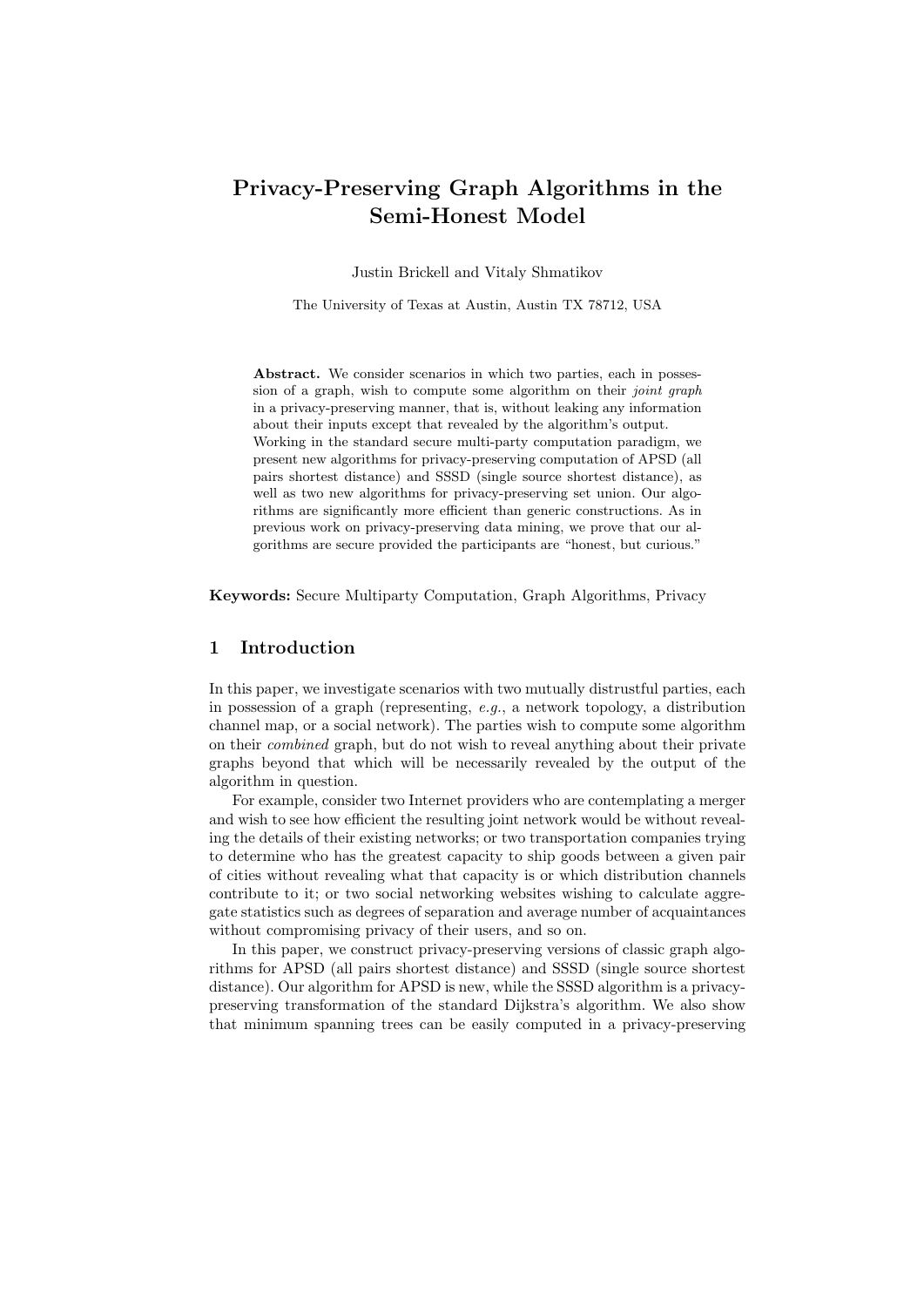manner. As one of our tools, we develop protocols for privacy-preserving set union, which are results of independent interest.

We demonstrate that our constructions are significantly more efficient than those based on generic constructions for secure multi-party computation such as Yao's garbled circuits [39]. Some of the efficiency gain is due to our use of canonical orderings on graph edges. We believe that this technique may find applicability beyond the problems considered in this paper.

We prove that our constructions are secure in the *semi-honest* model. Assuming that a party correctly follows the protocol, there is no efficient adversary that can extract more information from the transcript of the protocol execution than is revealed by that party's private input and the result of the graph algorithm. Our choice of the semi-honest model follows previous work on privacy-preserving data mining such as Lindell and Pinkas' construction for a privacy-preserving version of the ID3 decision tree learning algorithm [28], and constructions by Yang *et al.* for privacy-preserving classification [38].

In general, the semi-honest model seems to be the right fit for our setting, where there is no realistic way to verify that the parties are submitting their true graphs as private inputs. The best we could hope for in the case of actively malicious participants is a protocol in which the parties first commit to their graphs, and then prove at every step of the protocol that their inputs match their commitments. This would greatly complicate the protocols without providing any protection against parties who maliciously choose their graphs in such a way that the result of the computation on the joint graph completely reveals the other party's input. We leave investigation of privacy-preserving graph algorithms in the model with malicious participants to future work.

This paper is organized as follows. We survey related work in section 2, then present our definition of privacy in section 3 and our cryptographic toolkit, including a construction for private set union, in section 4. Section 5 contains the main results of the paper: privacy-preserving APSD and SSSD algorithms. Their complexity is analyzed in section 6. Conclusions are in section 7.

# 2 Related Work

This paper follows a long tradition of research on privacy-preserving algorithms in the so called secure multiparty computation (SMC) paradigm. Informally, security of a protocol in the SMC paradigm is defined as computational indistinguishability from some ideal functionality, in which a trusted third party accepts the parties' inputs and carries out the computation. The ideal functionality is thus secure by definition. The actual protocol is secure if the adversary's view in any protocol execution can be simulated by an efficient simulator who has access only to the ideal functionality, *i.e.*, the actual protocol does not leak any information beyond what is given out by the ideal functionality. Formal definitions for various settings can be found, for example, in [6, 7, 22].

Any polynomial-time multi-party computation can be done in a privacypreserving manner using generic techniques of Yao [39] and Goldreich, Micali,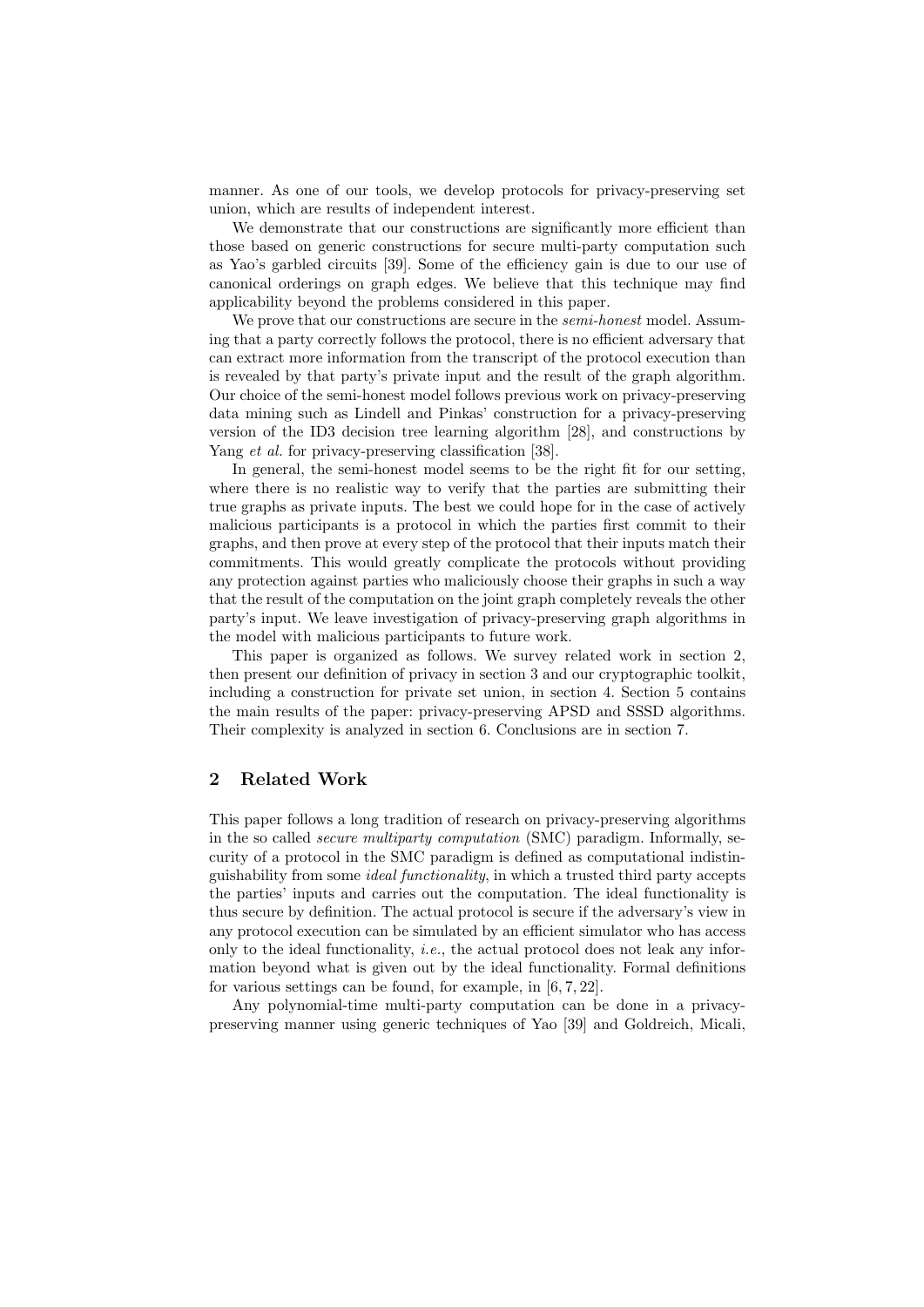and Wigderson [23]. Generic constructions, however, are sometimes impractical due to their complexity. Recent research has focused on finding more efficient privacy-preserving algorithms for specific problems such as computation of approximations [18], auctions [33], set matching and intersection [20], surveys [19], computation of the k-th ranked element [1] and especially data mining problems such as privacy-preserving computation of decision trees [28], classification of customer data [38], and mining of vertically partitioned data [16, 37].

The techniques we use in this paper are closely related to those previously used in the cryptographic version of privacy-preserving data mining, e.g., by Lindell and Pinkas in their privacy-preserving transformation of the ID3 algorithm [28]. We, too, use generic Yao's protocol [39, 29] as a building block. Yao's protocol can be implemented using efficient constructions for oblivious transfer [31, 32] and secure function evaluation [30].

In this paper, we aim to follow the SMC tradition and provide provable cryptographic guarantees of security for our constructions. Another line of research has focused on *statistical privacy* in databases, typically achieved by randomly perturbing individual data entries while preserving some global properties [4,  $2, 5, 3, 26, 12, 17$ . A survey can be found in [36]. The proofs of security in this framework are statistical rather than cryptographic in nature, and typically permit some leakage of information, while supporting more efficient constructions. In this paradigm, Clifton *et al.* have also investigated various data mining problems [10, 24, 35, 25], while Du et al. researched special-purpose constructions for problems such as privacy-preserving collaborative scientific analysis [14, 13, 34, 15]. Recent work by Chawla et al. [8] aims to bridge the gap between the two frameworks and provide rigorous cryptographic definitions of statistical privacy in the SMC paradigm.

Another line of cryptographic research on privacy focuses on private information retrieval (PIR) [9, 21], but the problems and techniques in PIR are substantially different from this paper.

# 3 Definition of Privacy

We use a simplified form of the standard definition of security in the static semi-honest model due to Goldreich [22] (this is the same definition as used, for example, by Lindell and Pinkas [28]).

**Definition 1.** (computational indistinguishability): Let  $S \subseteq \{0,1\}^*$ . Two ensembles (indexed by S),  $X \stackrel{\text{def}}{=} \{X_w\}_{w \in S}$  and  $Y \stackrel{\text{def}}{=} \{Y_w\}_{w \in S}$  are computationally indistinguishable (by circuits) if for every family of polynomial-size circuits,  ${D_n}_{n\in\mathbb{N}}$ , there exists a negligible (i.e., dominated by the inverse of any polynomial) function  $\mu : \mathbb{N} \mapsto [0, 1]$  so that

$$
|\Pr[D_n(w, X_w) = 1] - \Pr[D_n(w, Y_w) = 1]| < \mu(|w|)
$$

In such a case we write  $X \stackrel{c}{\equiv} Y$ .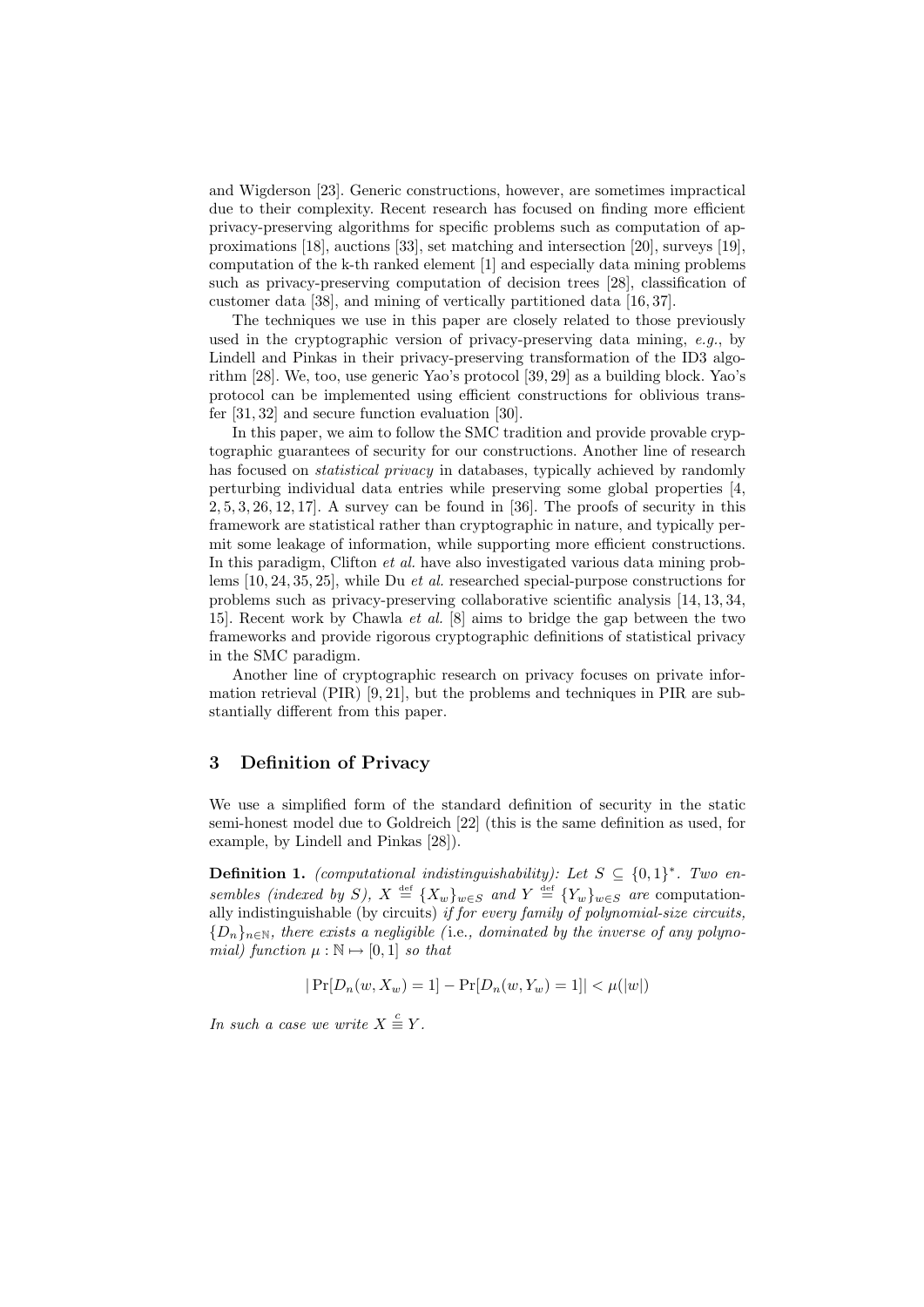Suppose  $f$  is a polynomial-time functionality (deterministic in all cases considered in this paper), and  $\pi$  is the protocol. Let x and y be the parties' respective private inputs to the protocol. For each party, define its view of the protocol as  $(x, r<sup>1</sup>, m<sub>1</sub><sup>1</sup>, ..., m<sub>k</sub><sup>1</sup>)$  (respectively,  $(y, r<sup>2</sup>, m<sub>1</sub><sup>2</sup>, ..., m<sub>l</sub><sup>2</sup>))$ , where  $r<sup>1,2</sup>$  are the parties' internal coin tosses, and  $m_j^i$  is the  $j^{th}$  message received by party i during the execution of the protocol. We will denote the  $i^{th}$  party's view as view<sub>i</sub><sup> $\pi$ </sup> $(x, y)$ , and its output in the protocol as  $\textsf{output}_i^\pi(x, y)$ .

**Definition 2.** Protocol  $\pi$  securely computes deterministic functionality f in the presence of static semi-honest adversaries if there exist probabilistic polynomialtime simulators  $S_1$  and  $S_2$  such that

$$
\{S_1(x, f(x, y))\}_{x, y \in \{0, 1\}^*} \stackrel{c}{=} {\text{View}_1^{\pi}(x, y)}_{x, y \in \{0, 1\}^*}
$$
  

$$
\{S_2(y, f(x, y))\}_{x, y \in \{0, 1\}^*} \stackrel{c}{=} {\text{View}_2^{\pi}(x, y)}_{x, y \in \{0, 1\}^*}
$$

where  $|x| = |y|$ .

Informally, this definition says that each party's view of the protocol can be efficiently simulated given only its private input and the output of the algorithm that is being computed (and, therefore, the protocol leaks no information to a semi-honest adversary beyond that revealed by the output of the algorithm).

## 4 Tools

As building blocks for our algorithms, we use protocols for privacy-preserving computation of a minimum min $(x, y)$  and set union  $S_1 \cup S_2$ .

In the minimum problem, the parties have as their respective private inputs integers  $x_1$  and  $x_2$  which are representable in n bits. They wish to privately compute  $m = \min(x_1, x_2)$ . Because this problem is efficiently solved by a simple circuit containing  $O(n)$  gates, it is a good candidate for Yao's generic method [39]. An implementation of this functionality with Yao's garbled circuit requires 2 communication rounds with  $O(n)$  total communication complexity and  $O(n)$ computational complexity.

## 4.1 Privacy-Preserving Set Union

In the set union problem, parties  $P_1$  and  $P_2$  have as their respective private inputs sets  $S_1$  and  $S_2$  drawn from some finite universe U. They wish to compute the set  $S = S_1 \cup S_2$  in a privacy-preserving manner, *i.e.*, without leaking which elements of S are in the intersection  $S_1 \cap S_2$ . We will define  $|S_1| = s_1$ ,  $|S_2| = s_2$ ,  $|S| = s$ , and  $|U| = u$ .

In this section, we give two solutions for privacy-preserving set union: the iterative method, and the tree-pruning method. Both require communication and computational complexity that is logarithmic in  $u$ , provided s is small (note that even if we are not concerned about privacy, computing the set union requires at least  $O(s \lg u)$  bandwidth, although it can be done in 1 round). Appendix B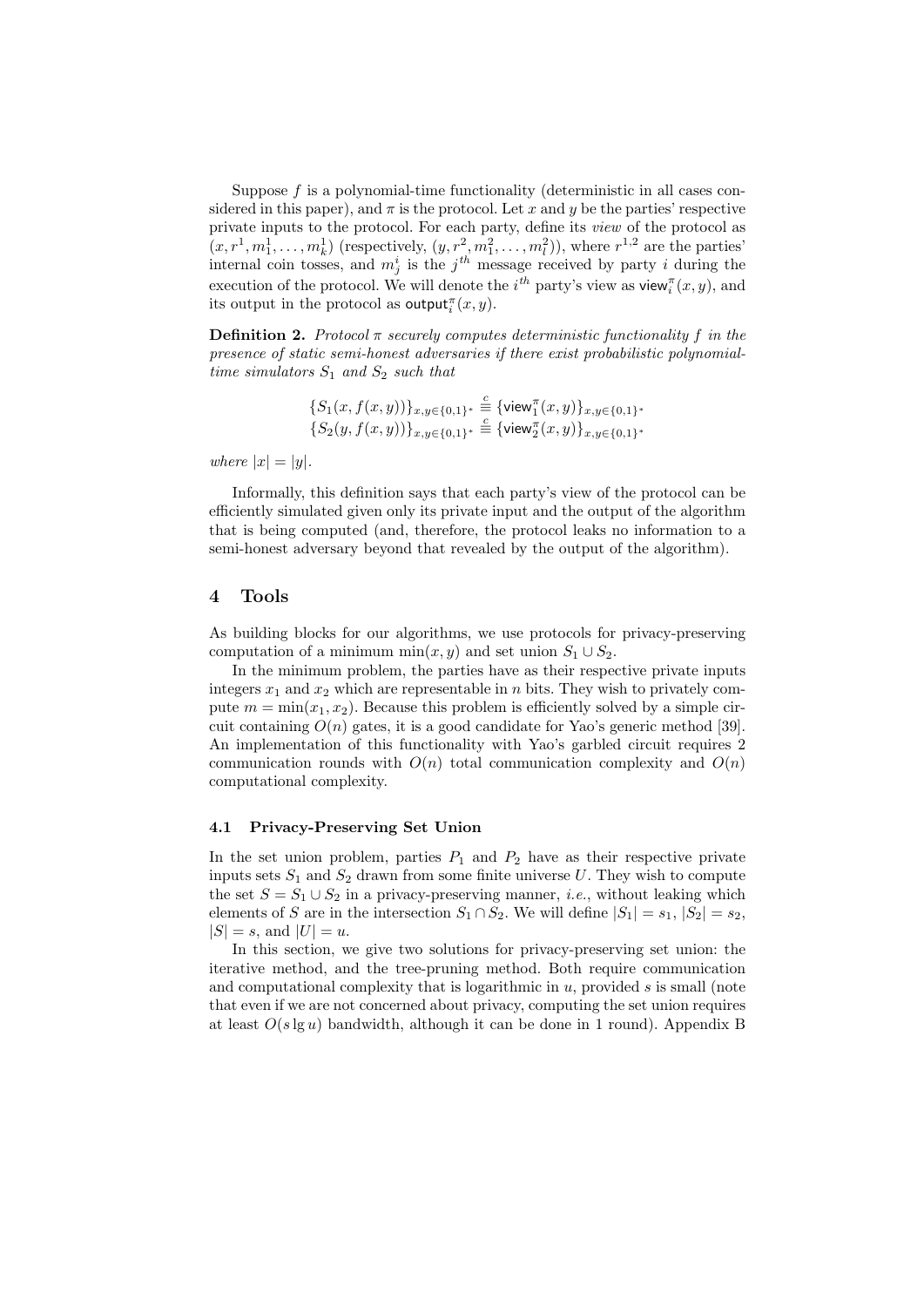surveys several previously proposed techniques that can be used to compute the set union, but these techniques are all either linear in  $u$  (or worse), or do not fully preserve privacy.

Iterative method. The basic idea of the iterative method is to build up S one element at a time, from "smallest" to "largest." Before the protocol begins, both parties agree upon a canonical total ordering for the entire universe U. As a result, each element in U is given an integer label with  $\lg u$  bits. In addition, we need a label representing  $\infty$ , for which can simply use the integer  $u + 1$ . The protocol proceeds as follows:

Step 1. Set  $S = \emptyset$ .

Step 2.  $P_1$  selects  $m_1$  as the canonically smallest element in  $S_1$ , or sets  $m_1 = \infty$ if  $S_1 = \emptyset$ .  $P_2$  likewise selects  $m_2$  as the canonically smallest element in  $S_2$ , or sets  $m_1 = \infty$  if  $S_1 = \emptyset$ .

Step 3. Using a protocol for private minimum,  $P_1$  and  $P_2$  privately compute  $m = \min(m_1, m_2).$ 

Step 4. If  $m = \infty$ , stop and return S. Otherwise,  $S = S \cup \{m\}$  and the parties remove  $m$  from their input sets (it may be present in one or both). Then return to step 2.

The protocol preserves privacy because, given the output set  $S$ , a simulator can determine the value of  $m$  at each iteration. The protocol used for computing the minimum is private, so there exists an efficient algorithm that can simulate its execution to the party  $P_1$  given its input and the output m (likewise for  $P_2$ ). The simulator for the iterative method protocol uses the simulator for the minimum protocol as a subroutine, following the standard hybrid argument.

The iterative method protocol requires  $s + 1$  iterations, and in each iteration the minimum of two  $(\lg u)$ -bit integers is privately computed. Using Yao's method, this requires a circuit with  $2 \lg u$  inputs and  $O(\lg u)$  gates. The  $2 \lg u$ oblivious transfers can all take place in parallel, and since Yao's method requires a constant number of rounds the whole protocol takes  $O(s)$  communication rounds. The total communication and computational complexity for the iterative method is  $O(s \lg u)$ .

Tree-pruning method. Before the tree-pruning protocol begins, the participants agree on a  $(\lg u)$ -bit binary label for each element in the universe (note that a canonical total ordering would automatically provide such a label). The basic idea of the protocol is that the participants will consider label prefixes of increasing length, and use a privacy-preserving Bit-Or protocol (see appendix C) to determine if either participant has an element with that prefix in his set.

Initially, the single-bit prefixes "0" and "1" are set "live." The protocol proceeds through  $\lg u$  rounds, starting with round 1. In the *i*th round, the participants consider the set P of *i*-bit "live" prefixes. For each prefix  $p \in P$ , each participant sets his respective 1-bit input to 1 if he has an element in his set with prefix  $p$ , and to 0 if he does not have any such elements. The participants then execute a privacy-preserving Bit-Or protocol on their respective 1-bit in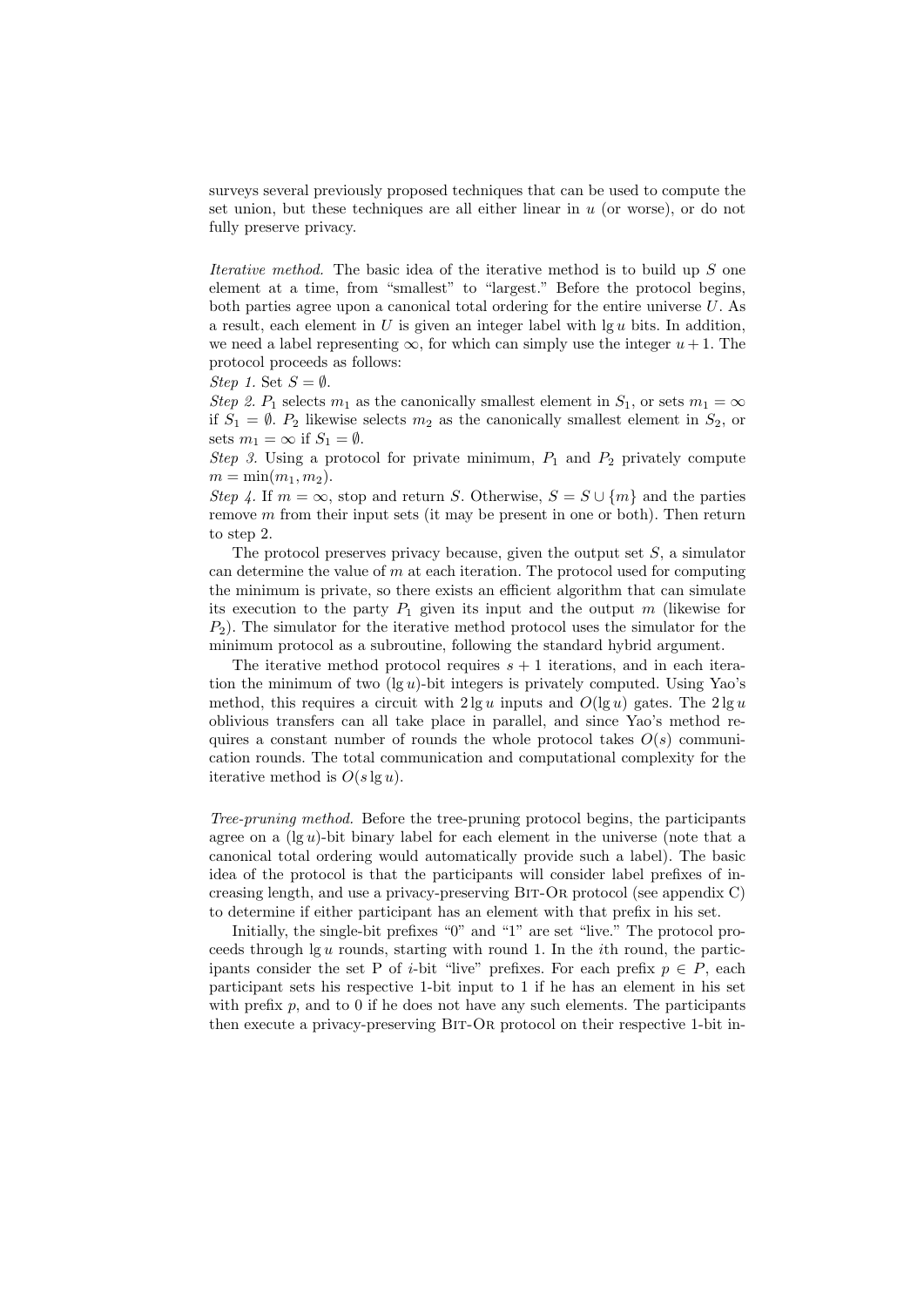puts. If the result of the BIT-OR protocol is 1, then p0 and p1 are set as live  $(i + 1)$ -bit prefixes. Otherwise, p0 and p1 are dead prefixes.

By a simple inductive argument, the number of live prefixes in each round does not exceed  $2 \cdot |S|$ , because an *i*-bit prefix  $p_i = b_1 \dots b_i$  can be live if and only if at least one of the participants has an element whose label starts with  $b_1 \ldots b_{i-1}$ , and the number of such elements cannot exceed the total number of elements in the union, *i.e.*,  $|S|$ .

In the last round  $(i = \lg u)$ , the length of the prefix is the same as the length of the binary labels, and the entire set  $P$  of live prefixes is declared to be the output S of the privacy-preserving set union protocol.

The tree-pruning protocol preserves privacy because, given the output set S, a simulator can determine the output of each of the BIT-OR protocols. As in the case of the iterative method protocol, we can construct a simulator for the tree-pruning protocol that uses a simulator for the BIT-OR protocol as a subroutine, and prove its correctness using a hybrid argument. The construction is simple and is omitted for brevity.

The tree-pruning protocol requires  $\lg u$  iterations, and in each iteration the pairwise Bit-Or of at most 2s bits is computed. These computations can all take place in parallel, so the protocol requires  $O(\lg u)$  communication rounds. Each iteration requires  $O(s)$  communication and computational complexity, so the entire protocol has complexity  $O(s \lg u)$ . Both the iterative method and tree pruning protocols have the same complexity, but different numbers of rounds. The iterative method requires fewer rounds when  $s = o(\lg u)$ .

## 5 Privacy-Preserving Algorithms on Joint Graphs

We now present our constructions that enable two parties to compute algorithms on their joint graph in a privacy-preserving manner. Let  $G_1$  and  $G_2$  be the two parties' respective weighted graphs. Assume that  $G_1 = (V_1, E_1, w_1)$  and  $G_2 =$  $(V_2, E_2, w_2)$  are complete graphs on the same set of vertices, that is,  $V_1 = V_2$ and  $E_1 = E_2$ . Let  $w_1(e)$  and  $w_2(e)$  represent the *weight* of edge e in  $G_1$  and  $G_2$ , respectively. To allow incomplete graphs, the excluded edges may be assigned weight  $\infty$ . We are interested in computing algorithms on the parties' joint *minimum* graph gmin $(G_1, G_2) = (V, E, w_{min})$  where  $w_{min}(e) = min(w_1(e), w_2(e)),$ since minimum joint graphs seem natural for application scenarios such as those considered in section 1.

#### 5.1 Private All Pairs Shortest Distance (APSD)

The All Pairs Shortest Distance (APSD) problem is the classic graph theory problem of finding shortest path distances between all pairs of vertices in a graph (see, e.g., [11]). We will think of  $\text{APSD}(G)$  as returning a complete graph  $G' = (V, E', w')$  in which  $w'(e_{ij}) = d_G(i, j)$  and V is the original edge set of G. Here  $d_G(i, j)$  represents the shortest path distance from i to j in G. This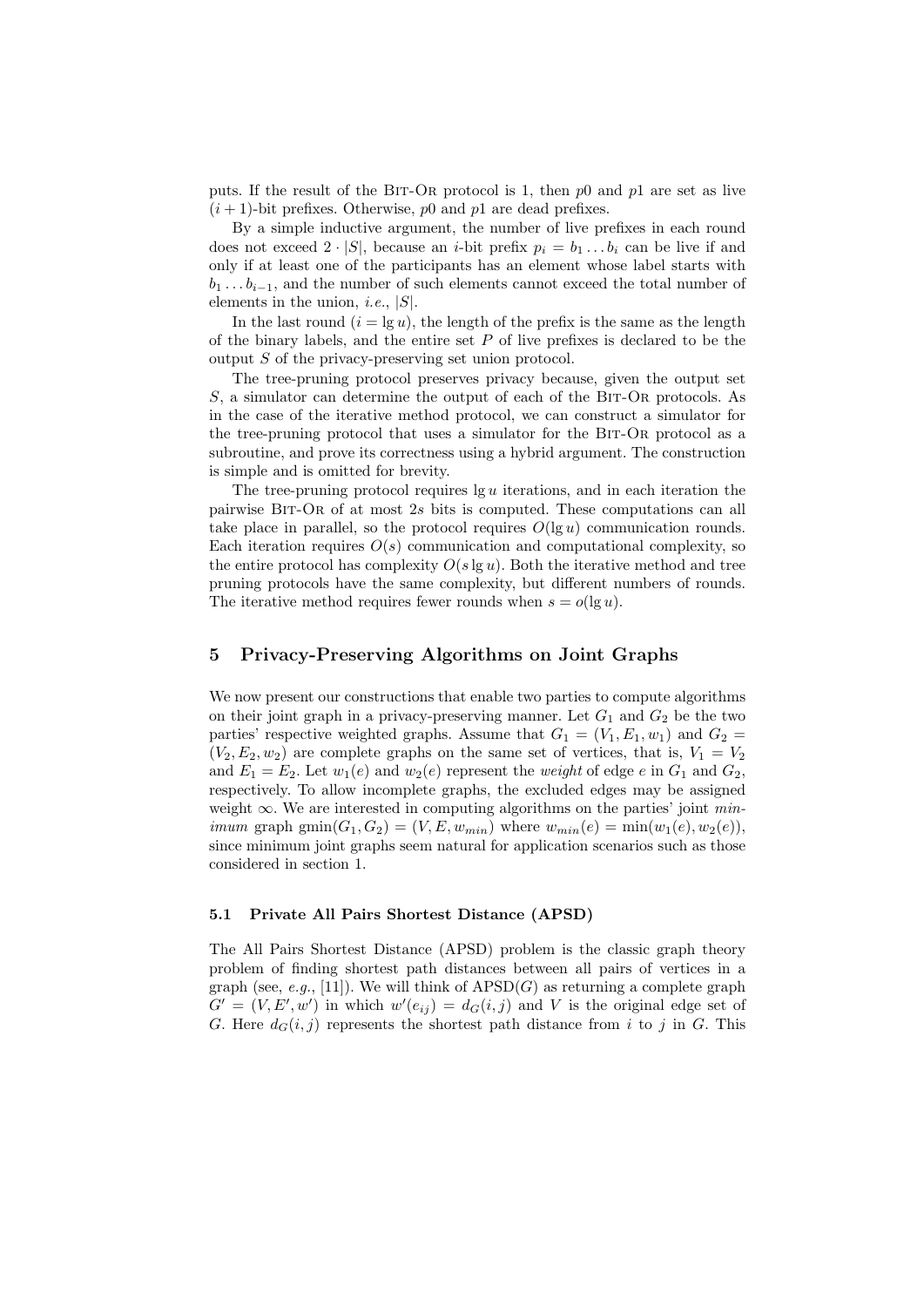problem is particularly well suited to privacy-preserving computation because the solution "leaks" useful information that can be used by the simulator.

To motivate the problem, consider two shipping companies who are hoping to improve operations by merging so that they can both take advantage of fast shipping routes offered by the other company. They want to see how quickly the merged company would be able to ship goods between pairs of cities, but they don't want to reveal all of their shipping times (and, in particular, their inefficiencies) in case the merger doesn't happen. In other words, they wish to compute  $APSD(G)$  where  $G = \text{gmin}(G_1, G_2)$ .

The basic idea behind our construction is to build up the solution graph by adding edges in order from shortest to longest. The following algorithm takes as input the parties' complete graphs  $G_1$  and  $G_2$ . The graphs may be directed or undirected, but they must have strictly positive weight functions.

- 1. For notational convenience we introduce a variable  $k$ , initially set to 1, that represents the iteration count of the algorithm. Color each edge in  $E$  "blue" by letting  $B^{(k)}$  denote the set of blue edges in the edge set E at iteration k, and setting  $B^{(0)} = E$ . Let  $R^{(k)}$  denote the set of "red" edges,  $R^{(k)} \stackrel{def}{=}$  $E - B^{(k)}$ . The lengths of red edges have reached their final values and will not change as the algorithm proceeds, while the lengths of blue edges may still decrease.
- 2. A public graph  $G_0^{(0)} = (V, E, w_0^{(0)})$  is created. Its edges are all initially weighted as  $w_0^{(0)}(e) = \infty$ . When the algorithm terminates after *n* iterations, we will have  $w_0^{(n)}(e_{ij}) = d_G(i,j)$  and  $B^{(n)} = \emptyset$ .
- 3. The parties compute the following public value

$$
m_0^{(k)} = \min_{e \in B^{(k-1)}} w_0^{(k-1)}(e) \tag{1}
$$

and the respective private values

$$
m_1^{(k)} = \min_{e \in B^{(k-1)}} w_1(e), \text{ and } (2)
$$

$$
m_2^{(k)} = \min_{e \in B^{(k-1)}} w_2(e) \tag{3}
$$

- 4. Now the parties privately compute the length of the smallest blue edge among all three graphs,  $m^{(k)} = \min(\min(m_1^{(k)}, m_0^{(k)}), \min(m_2^{(k)}, m_0^{(k)})),$  using a generic protocol for private minimum (section 4). This protocol does not reveal the larger value.
- 5. The parties form the following public set

$$
S_0^{(k)} = \{e|w_0^{(k-1)}(e) = m^{(k)}\}\tag{4}
$$

and the respective private sets

$$
S_1^{(k)} = \{e|w_1(e) = m^{(k)}\}, \text{ and} \tag{5}
$$

$$
S_2^{(k)} = \{e|w_2(e) = m^{(k)}\}\tag{6}
$$

By construction,  $S_0^{(k)}$ ,  $S_1^{(k)}$ , and  $S_2^{(k)}$  contain only blue edges.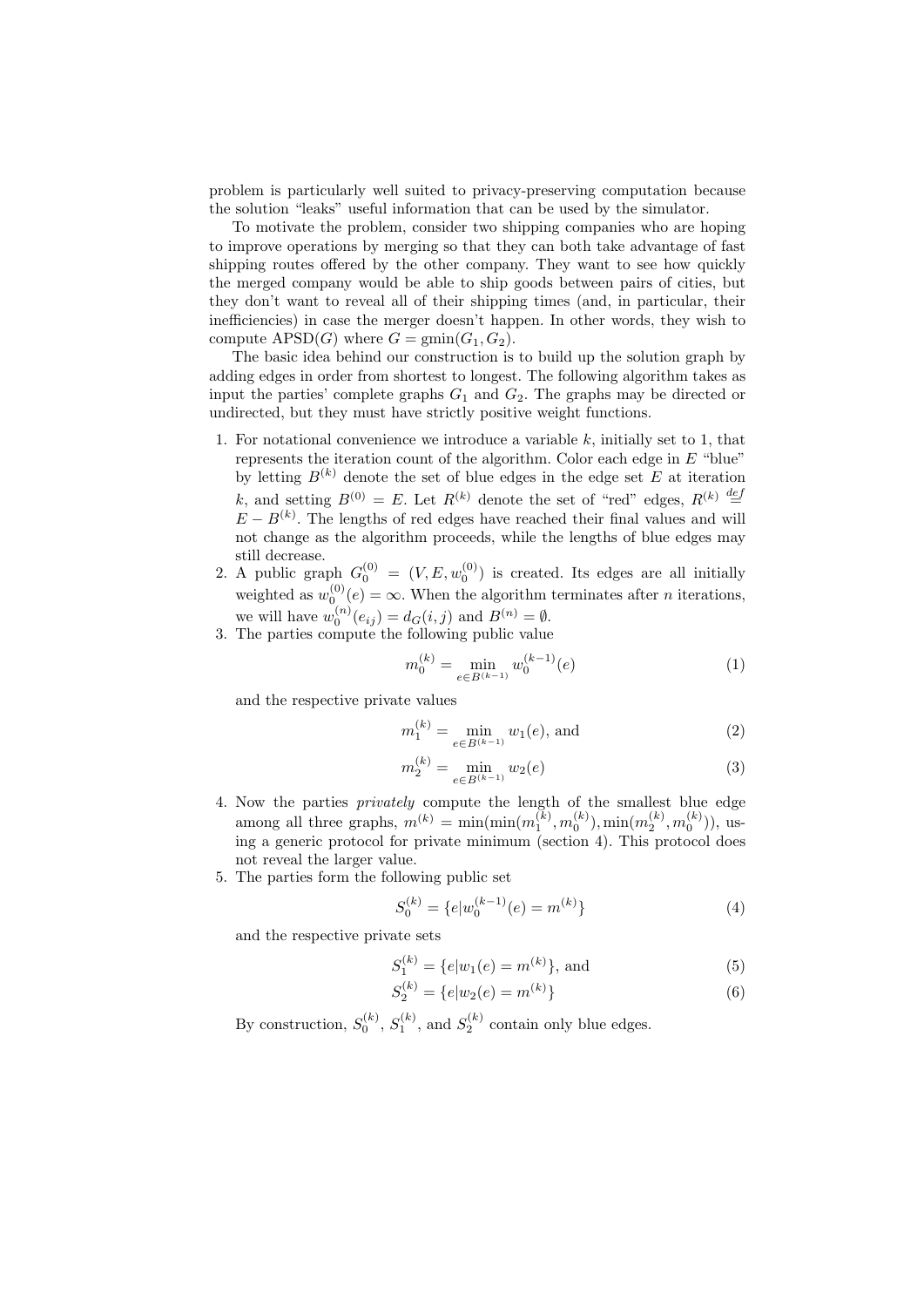6. First, the parties *privately* compute the set union  $S^{(k)} = S_0^{(k)} \cup S_1^{(k)} \cup S_2^{(k)}$ . This is done using the privacy-preserving set union algorithm from section 4. Next, the color of each edge  $e \in S^{(k)}$  is changed from blue to red by setting  $B^{(k)} = B^{(k-1)} - S^{(k)}$ . Define a weight function  $w_0^{\prime (k)}$  by

$$
w_0^{\prime(k)}(e) = \begin{cases} m^{(k)} & \text{if } e \in S^{(k)} \\ w_0^{(k-1)}(e) & \text{otherwise} \end{cases}
$$
(7)

- 7. Examine triangles with an edge  $e_{ij} \in S^{(k)}$ , an edge  $e_{jk} \in R^{(k)}$ , and an edge  $e_{ik} \in B^{(k)}$ . Define the weight function  $w_0^{(k)}$  by fixing these triangles if they violate the triangle inequality under  $w_0^{\prime (k)}$ . More precisely, if  $w_0^{\prime (k)}(e_{ij})$  +  $w_0^{(k)}(e_{jk}) \langle w_0^{(k)}(e_{ik}), \text{ then define } w_0^{(k)}(e_{ik}) = w_0^{(k)}(e_{ij}) + w_0^{(k)}(e_{jk}).$  Do the same for triangles with an edge  $e_{ij} \in R^{(k)}$ , an edge  $e_{jk} \in S^{(k)}$ , and an edge  $e_{ik} \in B^{(k)}$ .
- 8. If there are still blue edges, go to step 3. Otherwise stop; the graph  $G_0^{(k)}$ holds the solution to  $APSD(G)$ .

The algorithm is proved correct in appendix A. The proof of privacy follows.

*Proof (Privacy)*. We describe a simulator for  $P_1$ ; the simulator is given  $P_1$ 's input to the protocol, x, and the output of the protocol,  $f(x, y) = G'$ . The simulators are identical for  $P_1$  and  $P_2$  except for the asymmetry in the simulation of the set union and minimum subprotocols. We assume that simulators for the subprotocols exist because they are private protocols. For instance, if Yao's protocol is used then we can use the simulator in [29].

We will assume that there are n protocol rounds. The view of  $P_1$  is

$$
\{RT^m(x_1, y_1), RT^u(x_2, y_2), RT^m(x_3, y_3), \dots, RT^u(x_{2n}, y_{2n})\}
$$
(8)

where  $RT^m$  denotes the *real transcript* of the private minimum protocol, and  $RT<sup>u</sup>$  denotes the real transcript of the private set union protocol.

We will show in later theorems that the output of each of these protocol executions can be computed by the simulator as a polynomial function of  $G'$ , which we will denote as  $h_i^m(G')$  and  $h_i^u(G')$ . We will also show that  $P_1$ 's input to each of these protocol executions can be computed as a polynomial function of x and G' which we will denote as  $g_i^m(x, G')$  and  $g_i^u(x, G')$ . The simulator can therefore use the subprotocol simulators as subroutines, producing the simulated transcript

$$
\{ST^m(g_1^m(x, G'), h_1^m(G')), \dots, ST^u(g_{2n}^u(x, G'), h_{2n}^u(G'))\}
$$
 (9)

where  $ST<sup>m</sup>$  and  $ST<sup>u</sup>$  denote the simulated transcripts of the minimum and union protocols, respectively.

We prove a hybrid argument over the simulated views for the minimum and set union protocols. First, define the hybrid distribution  $H_i$  in which the first i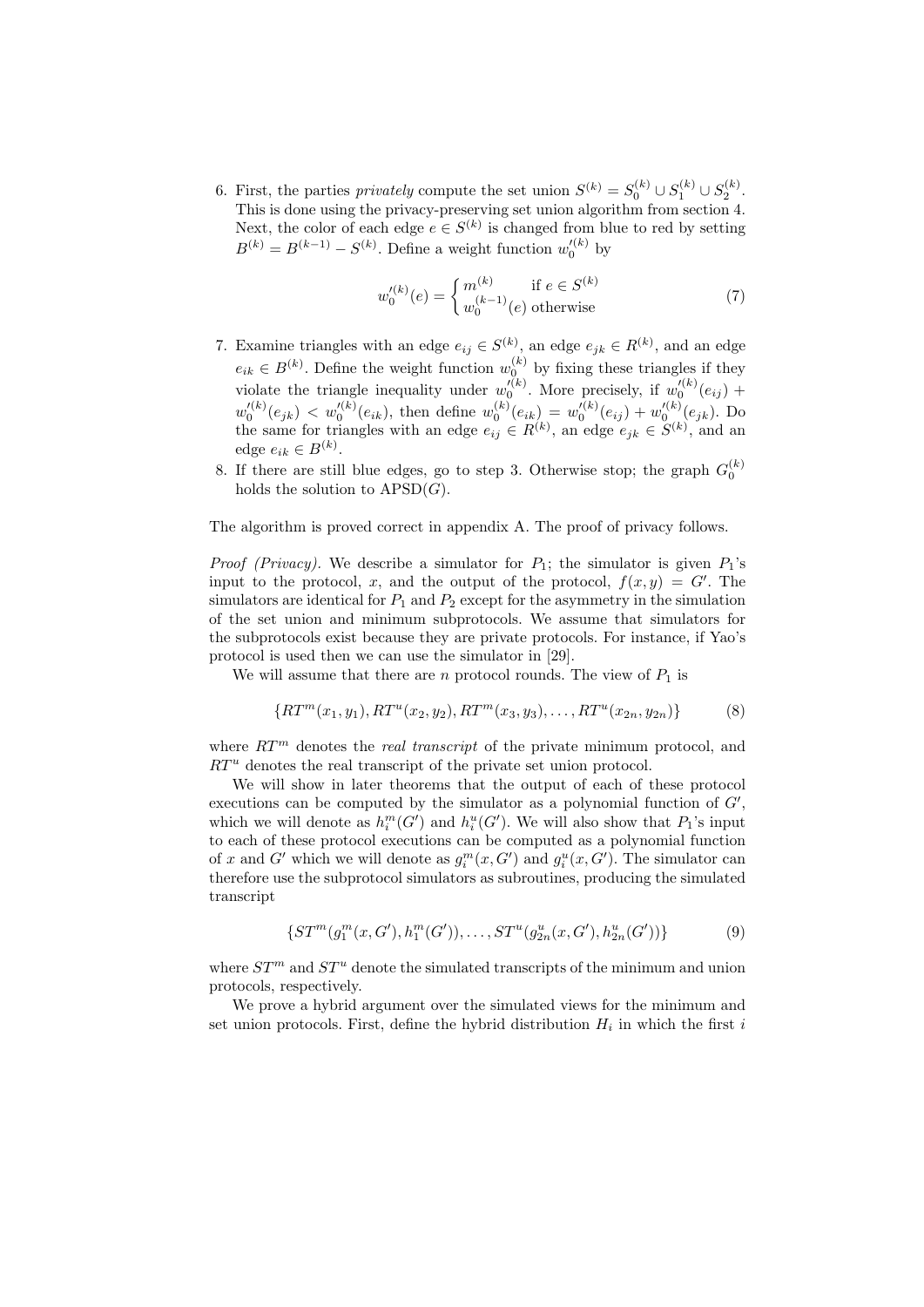minimum/union protocols are simulated and the last  $2n - i$  are real. Formally, let  $H_i(x, y)$  denote the distribution:

$$
\{ST^m(g_1^m(x, G'), h_1^m(G')), \ldots, ST^u(g_i^u(x, G'), h_i^u(G')),
$$
  

$$
RT^m(x_{i+1}, y_{i+1}), RT^u(x_{i+2}, y_{i+2}), \ldots, RT^u(x_{2n}, y_{2n})\}
$$

We now prove that  $H_0(x, y) \stackrel{c}{\equiv} H_{2n}(x, y)$  by showing that for all i,  $H_i(x, y) \stackrel{c}{\equiv}$  $H_{i+1}(x, y)$ . For the sake of contradiction, assume the opposite, and choose i so that  $H_i(x, y) \neq H_{i+1}(x, y)$ . These two distributions differ in only one term, so there must be a polynomial-time distinguisher for either

$$
ST^u(g_i^u(x, G'), h_i^u(G')) \text{ and } RT^u(x_i, y_i) \text{ or}
$$
  

$$
ST^m(g_i^m(x, G'), h_i^m(G')) \text{ and } RT^m(x_i, y_i)
$$

However, this contradicts the privacy of the subprotocols, which implies that no such polynomial-time distinguishers exist.

We now show that for each execution of the set union and minimum subprotocols,  $P_1$ 's subprotocol input and the subprotocol output are computable as functions of  $P_1$ 's input and the output of the entire APSD protocol.

**Theorem 1**  $m^{(k)}$  is efficiently computable as a function of  $G'$ .

*Proof.* The edge weights found in  $G'$  are  $m^{(1)} < m^{(2)} < \ldots < m^{(n)}$ . Therefore  $m^{(k)}$  is the k<sup>th</sup> smallest edge weight in  $G'$ .

**Theorem 2**  $S^{(k)}$  is efficiently computable as a function of  $G'$ .

*Proof.*  $S^{(k)}$  is the set of edges in  $G'$  with weight  $m^{(k)}$ .

**Theorem 3**  $m_1^{(k)}$  is efficiently computable as a function of  $G_1$  and  $G'$ .

*Proof.*  $m_1^{(k)}$  is the smallest edge weight in  $G_1$  that is >  $m^{(k-1)}$ , allowing that  $m^{(0)} = 0$ . This is because all edges with weight  $\leq m^{(k-1)}$  are in  $R^{(k-1)}$ .

**Theorem 4**  $S_1^{(k)}$  is efficiently computable as a function of  $G_1$  and  $G'$ .

*Proof.*  $S_1^{(k)}$  is the set of edges in  $G_1$  with weight  $m^{(k)}$ .

# 5.2 Private All Pairs Shortest Path

While there is only a single all pairs shortest distance solution for a given graph, there may be many all pairs shortest path solutions, because between a pair of points there may be many paths that achieve the shortest distance. As a side effect of engaging in the protocol described in section 5.1, the two participants learn an APSP solution. When defining the weight function  $w_0^{(k)}$  by fixing violating triangles in  $w_0^{\prime (k)}$  during step 7, a shortest path solution may be associated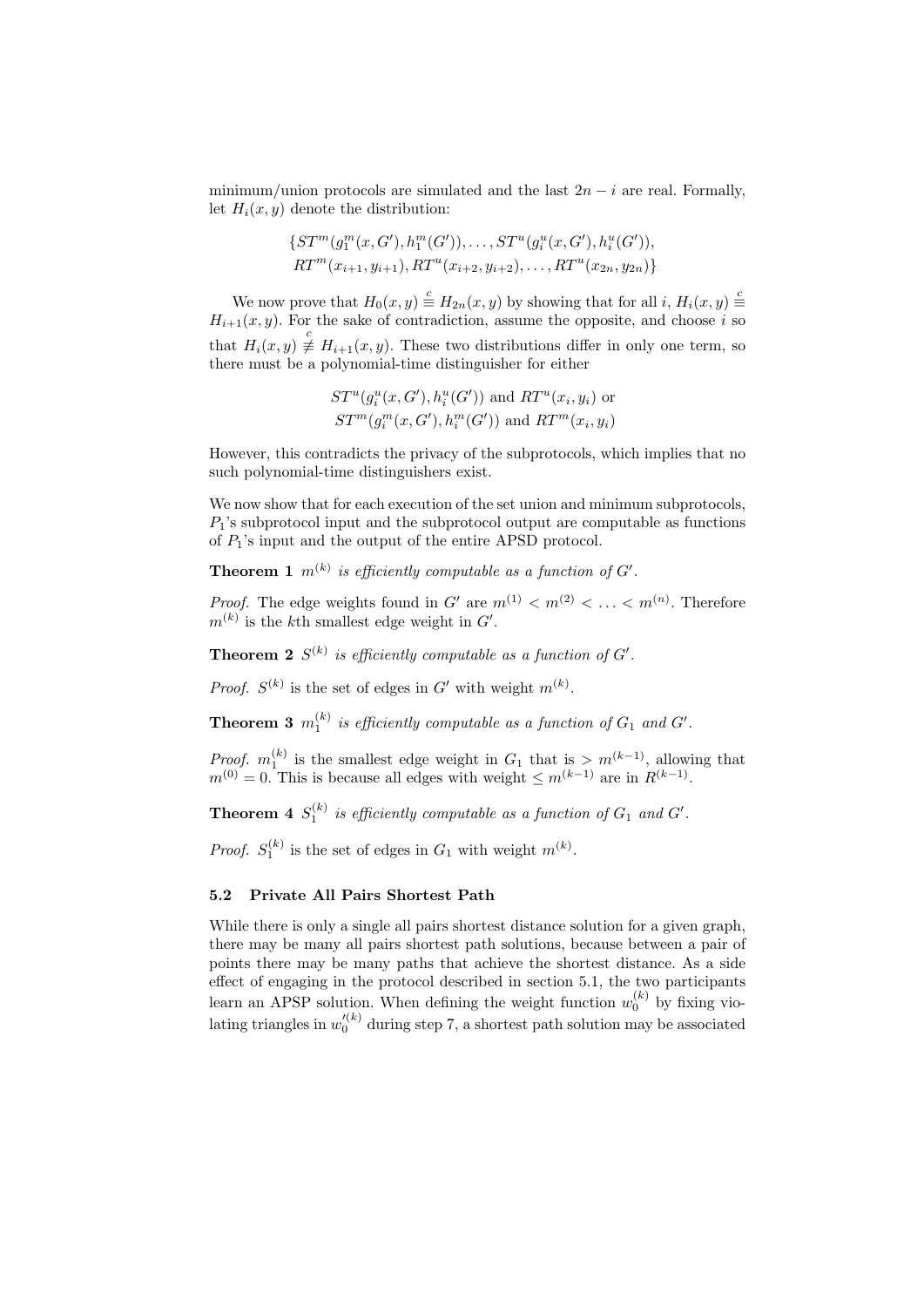with the fixed edge. Specifically, if  $w_0^{\prime(k)}(e_{ij}) + w_0^{\prime(k)}(e_{jk}) < w_0^{\prime(k)}(e_{ik})$ , then the shortest path from  $i$  to  $k$  is through  $j$ .

In step 6 of subsequent iterations, when adding an edge  $e_{ij} \in S^{(k)}$  to the set of blue edges, we can conclude that the shortest path from  $i$  to  $j$  is the edge  $e_{ij}$  itself if  $e_{ij} \notin S_0^{(k)}$ , or is the shortest path solution as computed above if  $e_{ij} \in S_0^{(k)}$ .

Note that learning this APSP solution does not imply any violation of privacy, as it is the APSP solution implied by the APSD solution.

#### 5.3 Private Single Source Shortest Distance (SSSD)

The Single Source Shortest Distance (SSSD) problem is to find the shortest path distances from a source vertex s to all other vertices [11]. An algorithm to solve APSD also provides the solution to SSSD, but leaks additional information beyond that of the SSSD solution and cannot be considered a private algorithm for SSSD. Therefore, this problem warrants its own investigation.

Similar to the protocol of section 5.1, the SSSD protocol on the minimum joint graph adds edges in order from smallest to largest. This protocol is very similar to Dijkstra's algorithm, but is modified to take two graphs as input.

- 1. Set  $w_1^{(0)} = w_1$  and  $w_2^{(0)} = w_2$ . Color all edges incident on the source s blue by putting all edges  $e_{si}$  into the set  $B^{(0)}$ . Set the iteration count k to 1.
- 2. Both parties privately compute the minimum length of blue edges in their graphs.

$$
m_1^{(k)} = \min_{e_{si} \in B^{(k-1)}} w_1^{(k-1)}(e_{si}),
$$
  

$$
m_2^{(k)} = \min_{e_{si} \in B^{(k-1)}} w_2^{(k-1)}(e_{si})
$$

3. Using the privacy-preserving minimum protocol, compute

$$
m^{(k)} = \min(m_1^{(k)}, m_2^{(k)}).
$$

4. Each party finds the set of blue edges in its graph with length  $m^{(k)}$ .

$$
S_1^{(k)} = \{e_{si}|w_1^{(k-1)}(e_{si}) = m^{(k)}\}, \text{ and}
$$
  
\n
$$
S_2^{(k)} = \{e_{si}|w_2^{(k-1)}(e_{si}) = m^{(k)}\}
$$

5. Using the privacy-preserving set union protocol, compute

$$
S^{(k)} = S_1^{(k)} \cup S_2^{(k)}.
$$

6. Color the edges in  $S^{(k)}$  red by setting  $B^k = B^{(k-1)} - S^{(k)}$ . Define a weight function  $w_1^{\prime (k)}$  by

$$
w_1^{\prime(k)}(e) = \begin{cases} m^{(k)} & \text{if } e \in S^{(k)} \\ w_1^{(k-1)}(e) & \text{otherwise} \end{cases}
$$
 (10)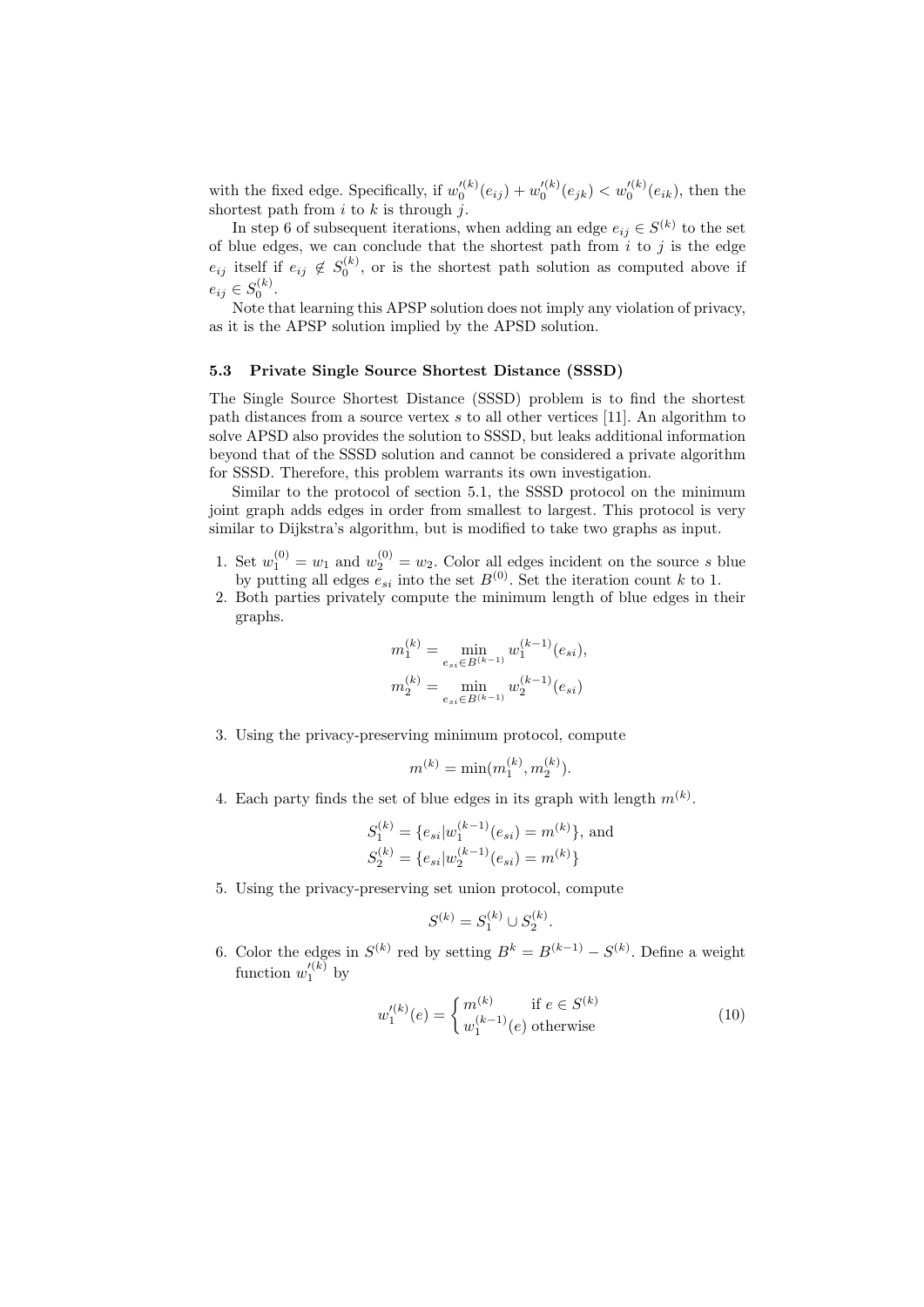and a weight function  $w_2^{\prime(k)}$  by

$$
w_2^{\prime(k)}(e) = \begin{cases} m^{(k)} & \text{if } e \in S^{(k)} \\ w_2^{(k-1)}(e) & \text{otherwise} \end{cases}
$$
 (11)

7. Similar to the APSD algorithm, form the weight function  $w_1^{(k)}$  by fixing the triangles in  $w_1^{\prime (k)}$  that violate the triangle inequality and contain edges in  $S^{(k)}$ .  $w_{2^{(k)}}$  is likewise formed from  $w_2^{\prime (k)}$ .

If there are still blue edges remaining, go to step 2. Otherwise stop; both parties now have a graph with each edge incident on s colored red, and with the weight of these edges equal to the shortest path distance from s to each vertex.

# 5.4 Minimum Spanning Tree

Suppose that two frugal telephone companies wish to merge. Each company has a cost function for connecting any pair of houses, and they want to connect every house as cheaply as possible using the resources available to the merged company. In other words, they wish to compute  $\mathrm{MST}(\mathrm{gmin}(G_1, G_2))$ . If they can perform this computation privately, then both companies can see the final result without revealing their entire cost functions.

Both Kruskal's and Prim's algorithms for MST are easily turned into private protocols using our techniques, because the algorithms already consider edges in order from smallest to largest. At each iteration, Kruskal's algorithm adds the shortest edge such that its addition does not form a loop. It is a simple task for each party to compute the set of edges which would not form loops, and then to privately compute the length of the shortest edge in this set. One problem arises when there are multiple edges that share this length. In the shortest path algorithms, we addressed this issue by adding all edges of appropriate length at the same time using the private set union protocol, but this will not work for MST. Instead, we can assign a canonical ordering to the edges, and at each step find the shortest length edges that are canonically "first." This will allow a simulator to determine, given the final MST, in what order the edges arrived.

# 6 Complexity analysis

For each algorithm considered in this paper, we calculate the number of rounds, the total communication complexity, and the computational complexity, and compare them with the generic method. Using Yao's method on a circuit with m gates and n inputs requires  $O(1)$  rounds,  $O(m)$  communication, and  $O(m+n)$ computational overhead. Lindell and Pinkas note in [28] that the computational overhead of the  $n$  oblivious transfers in each invocation of Yao's protocol typically dominates the computational overhead for the  $m$  gates, but for correct asymptotic analysis we must still consider the gates.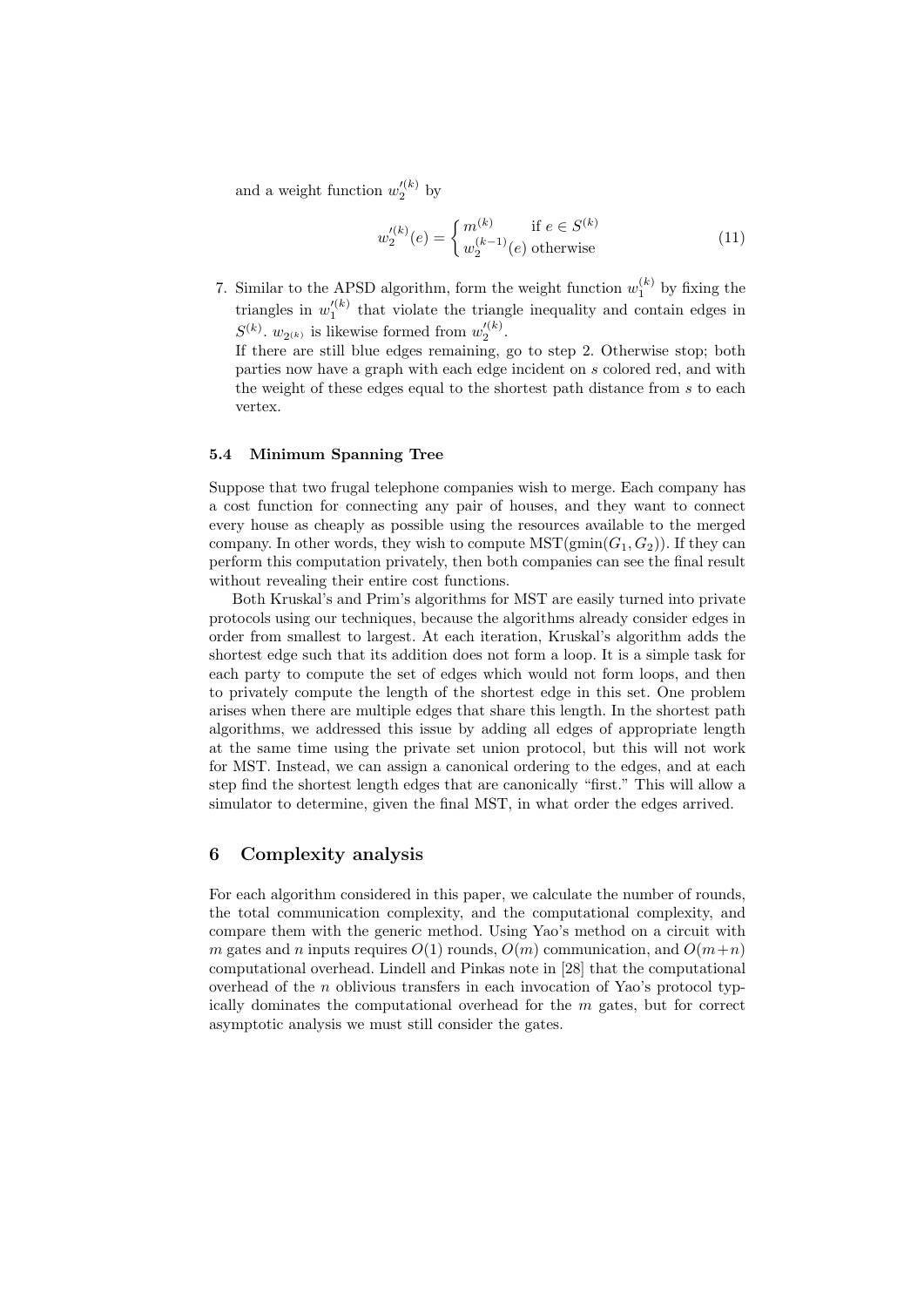Complexity of privacy-preserving APSD. For our analysis we will assume that the edge set E has size n, and that the maximum edge length is l. The generic approach to this problem would be to apply Yao's Method to a circuit that takes as input the length of every edge in  $G_1$  and  $G_2$ , and returns as output  $G = \text{APSD}(\text{gmin}(G_1, G_2))$ . Clearly, such a circuit will have  $2n \log l$  input bits. To count the number of gates, note that a circuit to implement Floyd-Warshall requires  $O(n^{3/2})$  minimums and  $O(n^{3/2})$  additions. For integers represented with  $log l$  bits, both of these functionalities require  $log l$  gates, so we conclude that Floyd-Warhsall requires  $O(n^{3/2} \log l)$  gates. To compute gmin requires  $O(n \log l)$ gates, but this term is dominated by the gate requirement for Floyd-Warshall. We conclude that the generic approach requires  $O(1)$  rounds,  $O(n^{3/2} \log l)$  communication, and  $O(n^{3/2} \log l)$  computational overhead.

The complexity of our approach depends on the number of protocol iterations  $k$ , which is equal to the number of different edge lengths that appear in the solution graph. In iteration  $i$ , we take the minimum of two  $(\lg l)$ -bit integers, and compute a set union of size  $s_i$ . Because each edge in the graph appears in exactly one of the set unions, we also know that  $\sum_{i=1}^{k} s_i = n$ .

First we will determine the contribution to the total complexity made by the integer minimum calculations. If we use Yao's protocol, then each integer minimum requires a constant number of communication rounds,  $O(\lg l)$  inputs, and  $O(\lg l)$  gates, so the k calculations together contribute  $O(k)$  rounds,  $O(k \lg l)$ communication complexity, and  $O(k \lg l)$  computational complexity.

Complexity contribution of the set union subprotocols depends on whether we use the iterative method or the tree pruning method as described in section 4. If the iterative method is used, then the  $k$  invocations of set union require a total of  $O(n)$  rounds,  $O(k \lg n)$  communication complexity, and  $O(k \lg n)$  computational complexity. If the tree-pruning method is used, then  $O(k \lg n)$  rounds are required, but the communication and computational complexity remains the same. The asymptotically better performance of the iterative method hides the fact that each of the k rounds requires  $O(\lg n)$  oblivious transfers, which are considerably more expensive than the  $O(|s_i|)$  private BIT-OR computations performed in each of the  $lg u$  rounds of the tree-pruning method.

Using the iterative method for set union, and noting that  $k = O(n)$ , we conclude that our APSD protocol requires  $O(n)$  communication rounds,  $O(n \log n +$  $n \log l$ ) communication complexity, and  $O(n \log n + n \log l)$  computational complexity. As compared to the generic approach, we have traded more rounds for better overall complexity.

Complexity of privacy-preserving SSSD. Complexity of SSSD is similar to that of APSD, except that the number of rounds is  $k = O(v)$  and the total number of set union operations is v, where v is the number of vertices  $(O(e^{1/2}))$ . We conclude that our protocol requires  $O(v)$  rounds,  $O(v(\log v + \log l))$  oblivious transfers, and  $O(v(\log v + \log e))$  gates. A generic solution, on the other hand, would require  $O(v^2 \log l)$  oblivious transfers.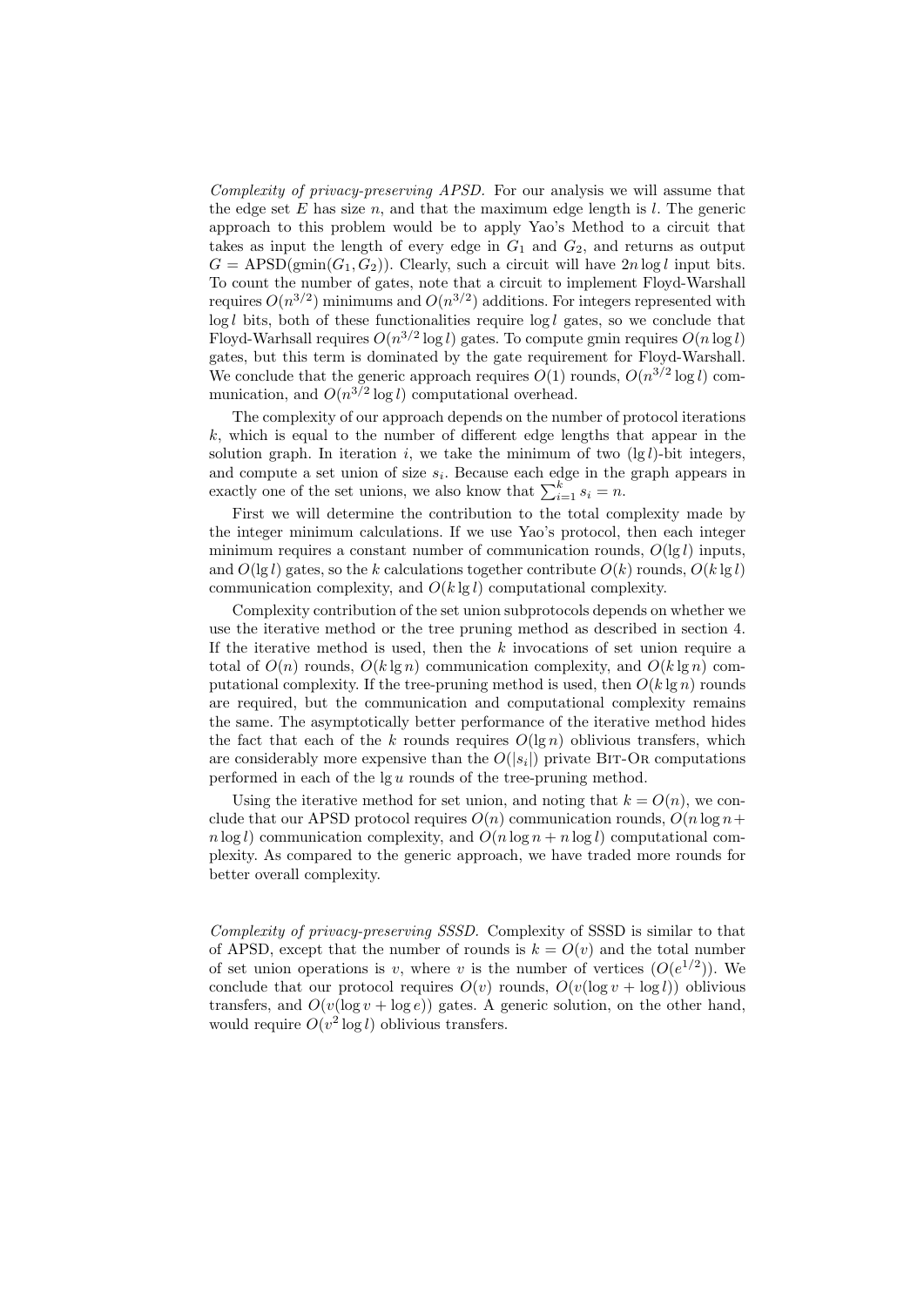# 7 Conclusions

In this paper, we presented privacy-preserving protocols that enable two honest but curious parties to compute APSD and SSSD on their joint graph. A related problem is how to construct privacy-preserving protocols for graph comparison. Many of these problems  $(e,q)$ , comparison of the graphs' respective maximum flow values) reduce to the problem of privacy-preserving comparison of two values, and thus have reasonably efficient generic solutions. For other problems, such as graph isomorphism, there are no known polynomial-time algorithms even if privacy is not a concern. Investigation of other interesting graph algorithms that can be computed in a privacy-preserving manner is a topic of future research.

# References

- 1. G. Aggarwal, N. Mishra, and B. Pinkas. Secure computation of the k-th ranked element. In Proc. Advances in Cryptology - EUROCRYPT 2004, volume 3027 of LNCS, pages 40–55. Springer-Verlag, 2004.
- 2. D. Agrawal and C. Aggarwal. On the design and quantification of privacy preserving data mining algorithms. In Proc. 20th ACM SIGACT-SIGMOD-SIGART Symposium on Principles of Database Systems (PODS), pages 247–255. ACM, 2001.
- 3. R. Agrawal, A. Evfimievski, and R. Srikant. Information sharing across private databases. In Proc. 2003 ACM SIGMOD International Conference on Management of Data, pages 86–97. ACM, 2003.
- 4. R. Agrawal and R. Srikant. Privacy-preserving data mining. In Proc. 2000 ACM SIGMOD International Conference on Management of Data, pages 439–450. ACM, 2000.
- 5. M. Bawa, R. Bayardo, and R. Agrawal. Privacy-preserving indexing of documents on the network. In Proc. 29th International Conference on Very Large Databases (VLDB), pages 922–933. Morgan Kaufmann, 2003.
- 6. D. Beaver. Foundations of secure interactive computing. In Proc. Advances in Cryptology - CRYPTO 1991, volume 576 of LNCS, pages 377–391. Springer-Verlag, 1992.
- 7. R. Canetti. Security and composition of multiparty cryptograpic protocols. J. Cryptology, 13(1):143–202, 2000.
- 8. S. Chawla, C. Dwork, F. McSherry, A. Smith, and H. Wee. Towards privacy in public databases. In Proc. 2nd Theory of Cryptography Conference (TCC), volume 3378 of LNCS, pages 363–385. Springer-Verlag, 2005.
- 9. B. Chor, E. Kushilevitz, O. Goldreich, and M. Sudan. Private information retrieval. J. ACM, 45(6):965–981, 1998.
- 10. C. Clifton, M. Kantarcioglou, J. Vaidya, X. Lin, and M. Zhu. Tools for privacy preserving distributed data mining. ACM SIGKDD Explorations, 4(2):28–34, 2002.
- 11. T. Cormen, C. Leiserson, and R. Rivest. Introduction to Algorithms. MIT Press, 1990.
- 12. I. Dinur and K. Nissim. Revealing information while preserving privacy. In Proc. 22nd ACM SIGACT-SIGMOD-SIGART Symposium on Principles of Database Systems (PODS), pages 202–210. ACM, 2003.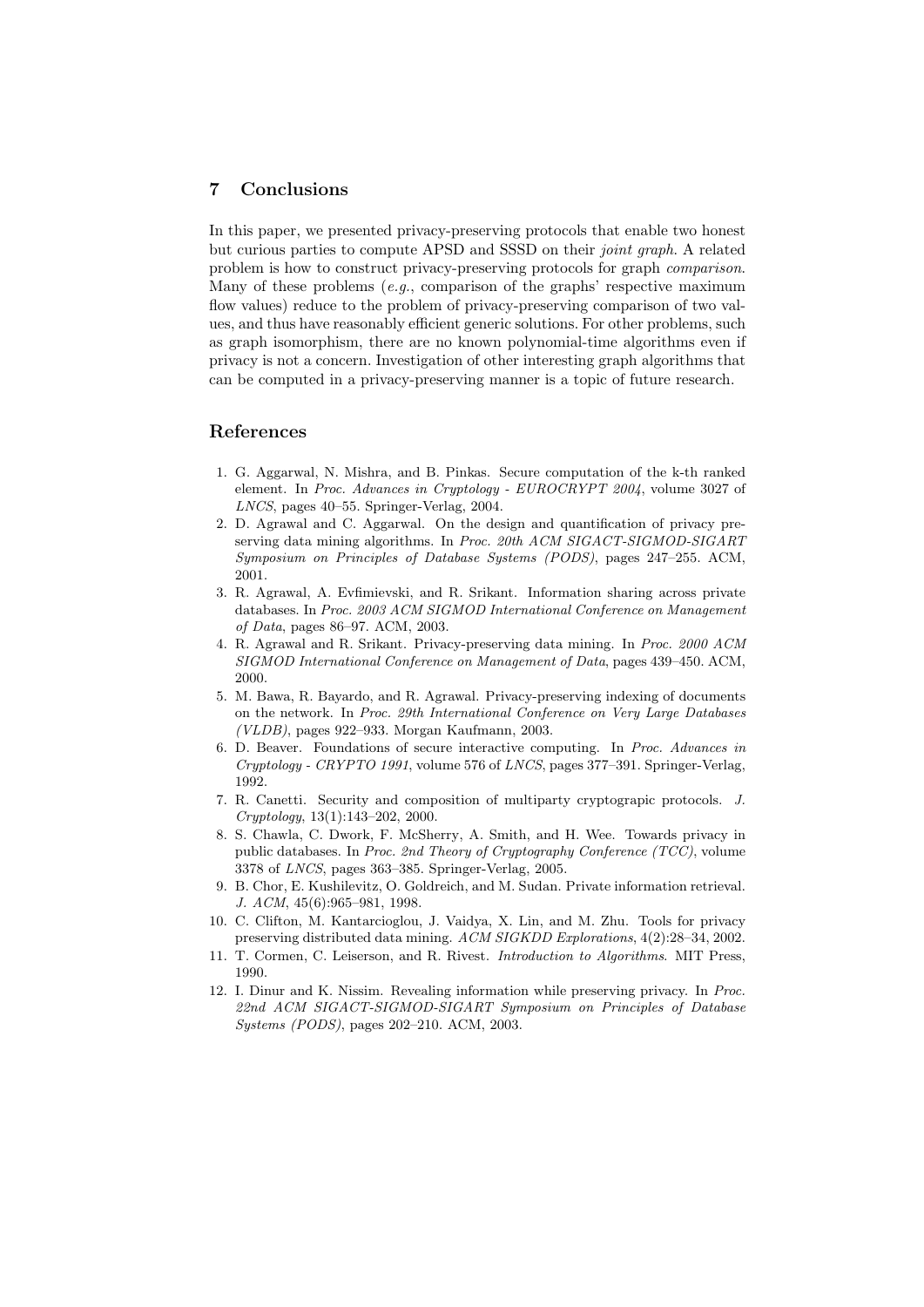- 13. W. Du and M. Atallah. Privacy-preserving cooperative scientific computations. In Proc. 14th IEEE Computer Security Foundations Workshop (CSFW), pages 273–294. IEEE, 2001.
- 14. W. Du and M. Atallah. Privacy-preserving cooperative statistical analysis. In Proc. 17th Annual Computer Security Applications Conference (ACSAC), pages 102–112. IEEE, 2001.
- 15. W. Du, Y. Han, and S. Chen. Privacy-preserving multivariate statistical analysis: linear regression and classification. In Proc. 4th SIAM International Conference on Data Mining (SDM), pages 222–233. SIAM, 2004.
- 16. C. Dwork and K. Nissim. Privacy-preserving data mining on vertically partitioned databases. In Proc. Advances in Cryptology - CRYPTO 2004, volume 3152 of LNCS, pages 528–544. Springer-Verlag, 2004.
- 17. A. Evfimievski, R. Srikant, R. Agrawal, and J. Gehrke. Privacy preserving mining of association rules. Information Systems, 29(4):343–364, 2004.
- 18. J. Feigenbaum, Y. Ishai, T. Malkin, K. Nissim, M. Strauss, and R. Wright. Secure multiparty computation of approximations. In Proc. 28th International Colloquium on Automata, Languages and Programming (ICALP), volume 2076 of LNCS, pages 927–938. Springer-Verlag, 2001.
- 19. J. Feigenbaum, B. Pinkas, R. Ryger, and F. Saint-Jean. Secure computation of surveys. In Proc. EU Workshop on Secure Multiparty Protocols, 2004.
- 20. M. Freedman, K. Nissim, and B. Pinkas. Efficient private matching and set intersection. In Proc. Advances in Cryptology - EUROCRYPT 2004, volume 3027 of LNCS, pages 1–19. Springer-Verlag, 2004.
- 21. Y. Gertner, Y. Ishai, E. Kushilevitz, and T. Malkin. Protecting data privacy in private information retrieval schemes. J. Computer and System Sciences, 60(3):592-629, 2000.
- 22. O. Goldreich. Foundations of Cryptography: Volume II (Basic Applications). Cambridge University Press, 2004.
- 23. O. Goldreich, S. Micali, and A. Wigderson. How to play any mental game. In Proc. Annual 19th ACM Symposium on Theory of Computing (STOC), pages 218–229. ACM, 1987.
- 24. M. Kantarcioglu and C. Clifton. Privacy-preserving distributed mining of association rules on horizontally partitioned data. In Proc. ACM SIGMOD Workshop on Research Issues in Data Mining and Knowledge Discovery (DMKD). ACM, July 2002.
- 25. M. Kantarcioglu, J. Jin, and C. Clifton. When do data mining results violate privacy? In Proc. 10th ACM SIGKDD International Conference on Knowledge Discovery and Data Mining (KDD), pages 599–604. ACM, 2004.
- 26. H. Kargupta, S. Datta, Q. Wang, and K. Sivakumar. On the privacy preserving properties of random data perturbation techniques. In Proc. 3rd IEEE International Conference on Data Mining (ICDM), pages 99–106. IEEE, 2003.
- 27. L. Kissner and D. Song. Privacy-preserving set operations. In Proc. Advances in Cryptology - CRYPTO 2005 (to appear). Springer-Verlag, 2005.
- 28. Y. Lindell and B. Pinkas. Privacy preserving data mining. J. Cryptology, 15(3):177– 206, 2002.
- 29. Y. Lindell and B. Pinkas. A proof of Yao's protocol for secure two-party computation. http://eprint.iacr.org/2004/175, 2004.
- 30. M. Naor and K. Nissim. Communication preserving protocols for secure function evaluation. In Proc. 33rd Annual ACM Symposium on Theory of Computing (STOC), pages 590–599. ACM, 2001.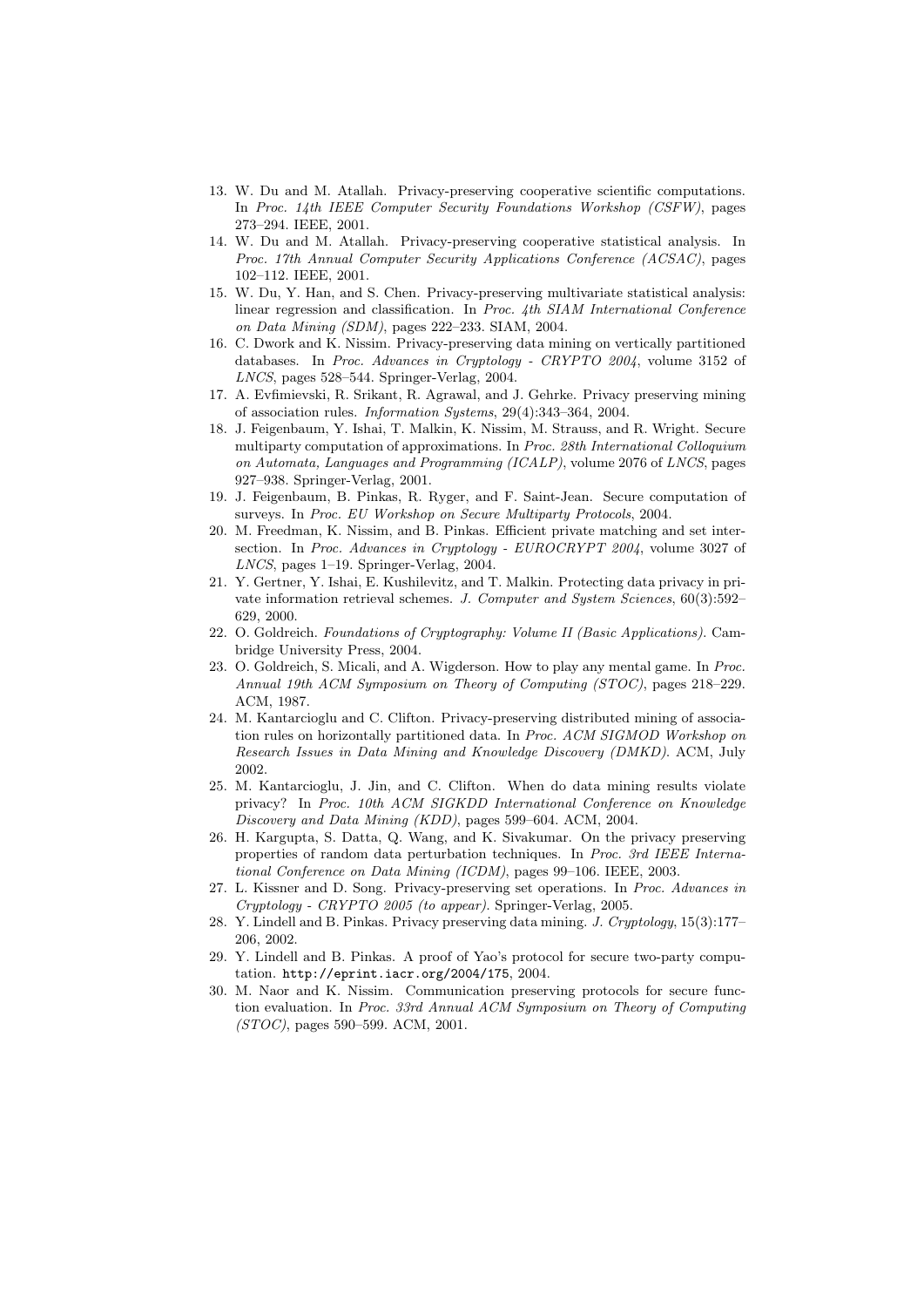- 31. M. Naor and B. Pinkas. Efficient oblivious transfer protocols. In Proc. 12th Annual Symposium on Discrete Algorithms (SODA), pages 448–457. ACM, 2001.
- 32. M. Naor and B. Pinkas. Computationally secure oblivious transfer. J. Cryptology, 18(1):1–35, 2005.
- 33. M. Naor, B. Pinkas, and R. Sumner. Privacy preserving auctions and mechanism design. In Proc. 1st ACM Conference on Electronic Commerce, pages 129–139. ACM, 1999.
- 34. H. Polat and W. Du. Privacy-preserving collaborative filtering using randomized perturbation techniques. In Proc. 3rd IEEE International Conference on Data Mining (ICDM), pages 625–628. IEEE, 2003.
- 35. J. Vaidya and C. Clifton. Privacy-preserving association rule mining in vertically partitioned data. In Proc. 8th ACM SIGKDD International Conference on Knowledge Discovery and Data Mining (KDD), pages 639–644. ACM, 2002.
- 36. V. Verykios, E. Bertino, I. Fovino, L. Provenza, Y. Saygin, and Y. Theodoridis. State-of-the-art in privacy preserving data mining. SIGMOD Record, 33(1):50–57, 2004.
- 37. R. Wright and Z. Yang. Privacy-preserving Bayesian network structure computation on distributed heterogeneous data. In Proc. 10th ACM SIGKDD International Conference on Knowledge Discovery and Data Mining (KDD), pages 713– 718. ACM, 2004.
- 38. Z. Yang, S. Zhong, and R. Wright. Privacy-preserving classification of customer data without loss of accuracy. In Proc. 5th SIAM International Conference on Data Mining (SDM). SIAM, 2005.
- 39. A. Yao. How to generate and exchange secrets. In Proc. 27th IEEE Symposium on Foundations of Computer Science (FOCS), pages 162–167. IEEE, 1986.

# A Proof of Private APSD Protocol Correctness

Before proving the algorithm correct, we prove some supporting lemmas.

**Lemma 1** If an edge  $e \in R^k$  and  $w_0^{(k)}(e) = l$  then  $\forall j > k, w_0^{(j)}(e) = l$ .

Proof. Intuitively, this says that once the protocol establishes the length of a red edge, it never changes. This follows from the protocol lacking operations that alter the length of red edges.

**Lemma 2** For an edge  $e \in R^{(k)}$ ,  $w_0^{(k)}(e) \leq m^{(k)}$ 

*Proof.* In step 6 of iteration k, for edges  $e \in S^{(k)}$  we set  $w_0^{(k)}(e) = m^{(k)}$  and  $e \in R^{(k)}$ . Apply lemma 1 to complete the proof.

**Lemma 3** For an edge  $e \in B^{(k)}$ ,  $w_0^{(k)}(e) > m^{(k)}$ 

*Proof.* First, we show that for an edge  $e \in B^{(k)}$ ,  $w_0'^{(k)}(e) > m^{(k)}$ . If  $w_0'^{(k)}(e) =$  $m^{(k)}$  then  $e \in S^{(k)}$  (and  $e \notin B^{(k)}$ ). If  $w_0^{\prime(k)}(e) < m^{(k)}$  and  $e \in B^{(k)}$ , then  $w_0^{(k-1)}(e) < m^{(k)}$  and we would have defined a smaller  $m^{(k)}$ .

Now, for those edges e where we have  $w_0^{(k)}(e) < w_0''^{(k)}(e)$  because of step 7, we still have  $w_0^{(k)}(e) > m^{(k)}$  because the right-hand side of the assignment is strictly greater than  $m^{(k)}$ .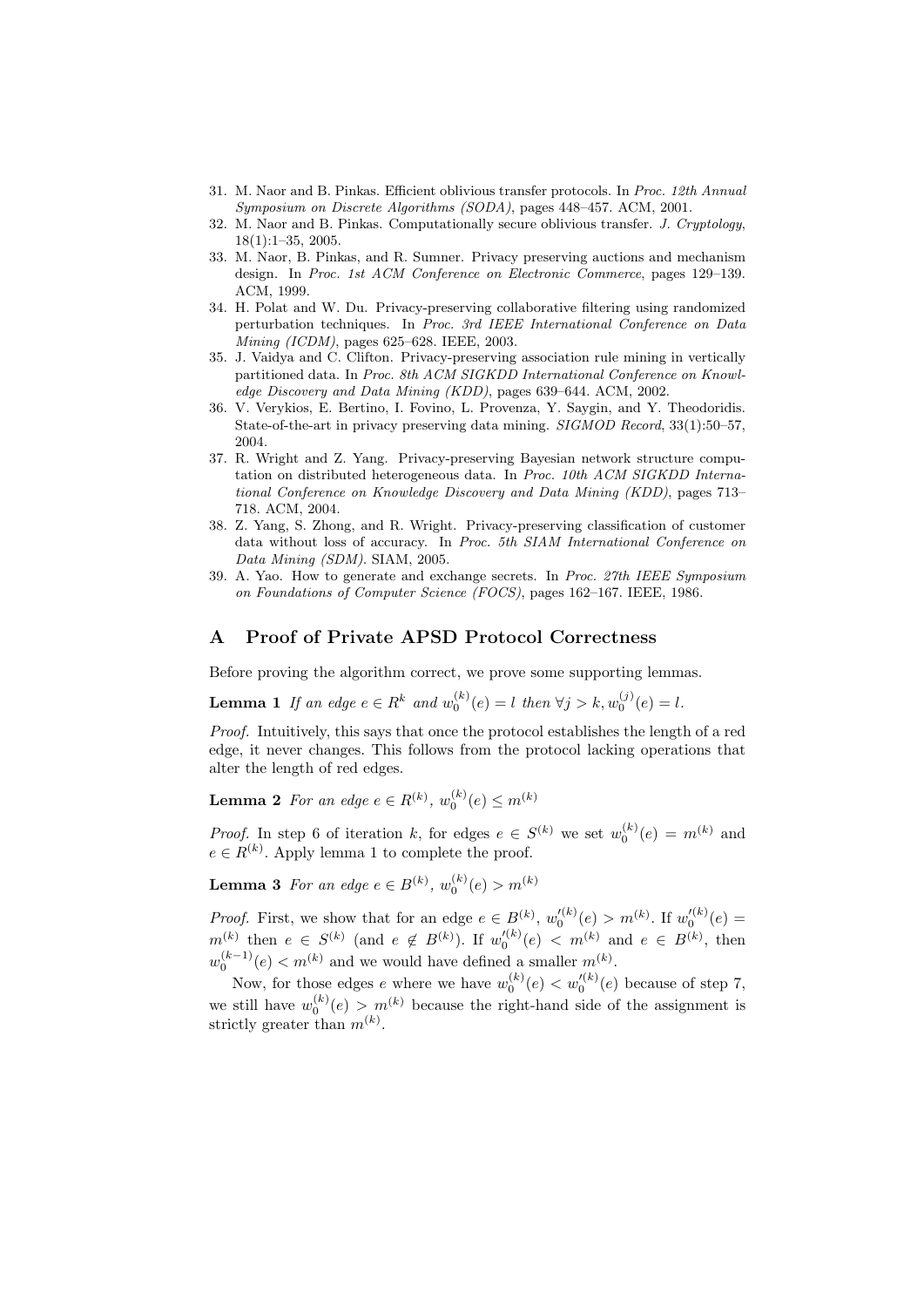**Lemma 4** For all edges  $e, e \in R^{(k)} \leftrightarrow w_0^{(k)}(e) \leq m^{(k)}$  and  $e \in B^{(k)} \leftrightarrow w_0^{(k)}(e)$  $w_0^{(k)}(e) > m^{(k)}$ 

Proof. This is an immediate consequence of lemmas 2 and 3.

**Lemma 5** For every red edge  $e_{ij} \in R^{(k)}$ ,  $w_0^{(k)}(e_{ij}) = d_G(i,j)$ .

*Proof.* The proof is by induction on k. For  $k = 0$ , the result is trivial. We will now assume that the result holds for values less than  $k$  and prove it for  $k$ .

Because of lemma 1, it is sufficient to prove that for edges  $e_{ij} \in S^{(k)}$ ,  $d_G(i, j) = m^{(k)}$ . We consider two cases.

1. The shortest path from i to j in G is the edge  $e_{ij}$ .

In this case,  $d_G(i, j) = \min(w_1(e_{ij}), w_2(e_{ij}))$ . To complete the proof, it's enough to show that  $w_0^{(k-1)}(e_{ij}) \geq d_G(i,j)$ . Suppose that in some iteration  $h < k$  we set  $w_0^{(h)}(e_{ij}) = w_0'^{(h)}(e_{ik}) + w_0'^{(h)}(e_{kj})$  in step 7. Then by inductive hypothesis, this implies a shorter path from i to j than the edge  $e_{ij}$  which is a contradiction.

2. The shortest path from  $i$  to  $j$  in  $G$  is through  $k$ .

In this case,  $d_G(i, j) = d_G(i, k) + d_G(k, j)$ . WLOG, assume that  $w_0^{(k)}(e_{ik}) \ge$  $w_0^{(k)}(e_{kj})$ . Then by lemmas 1 and 4, we have that for some  $h < k$ ,  $w_0^{(k)}(e_{ik}) =$  $m^{(h)}$ . This means that in step 7 of iteration h the protocol set  $w_0^{(h)}(e_{ij}) =$  $w_0^{(h)}(e_{ik}) + w_0^{(h)}(e_{kj})$ . By the inductive hypothesis,  $w_0^{(h)}(e_{ik}) = d_G(i,k)$  and  $w_0^{(h)}(e_{kj}) = d_G(k, j)$ . We conclude that  $w_0^{(h)}(e_{ij}) = d_G(i, k) + d_G(k, j)$  and therefore that  $w_0^{(k)}(e_{ij}) \leq d_G(i,k) + d_G(k,j)$ . By the same argument as in the first case, we also have  $w_0^{(k)}(e_{ij}) \geq d_G(i,k) + d_G(k,j)$ . Therefore,  $m^{(k)} = d_G(i, k) + d_G(k, j) = d_G(i, j).$ 

It is now a simple task to prove algorithm correctness.

*Proof (Correctness)*. Suppose the algorithm terminates after *n* iterations. Then  $R^{(n)} = E$ . Apply lemma 5.

## B Survey of Privacy-Preserving Set Union Protocols

Generic Yao's method. It is easy to construct a circuit for computing the set union. Each party  $P_p$  inputs one bit for every element e in the universe U. The input bit  $b_{pi}$  is set to 1 if party  $P_p$  has element  $e_i$  in his set, and 0 otherwise. The circuit consists of |U| AND gates, each of which takes as inputs  $b_{0i}$  and  $b_{1i}$ and outputs  $o_i = b_{0i} \wedge b_{1i}$ . Then  $o_i = 1$  iff element  $e_i$  is in the set union. Since this circuit has  $O(u)$  inputs and  $O(u)$  gates, we conclude that the computational overhead and the communication complexity are both  $O(u)$ .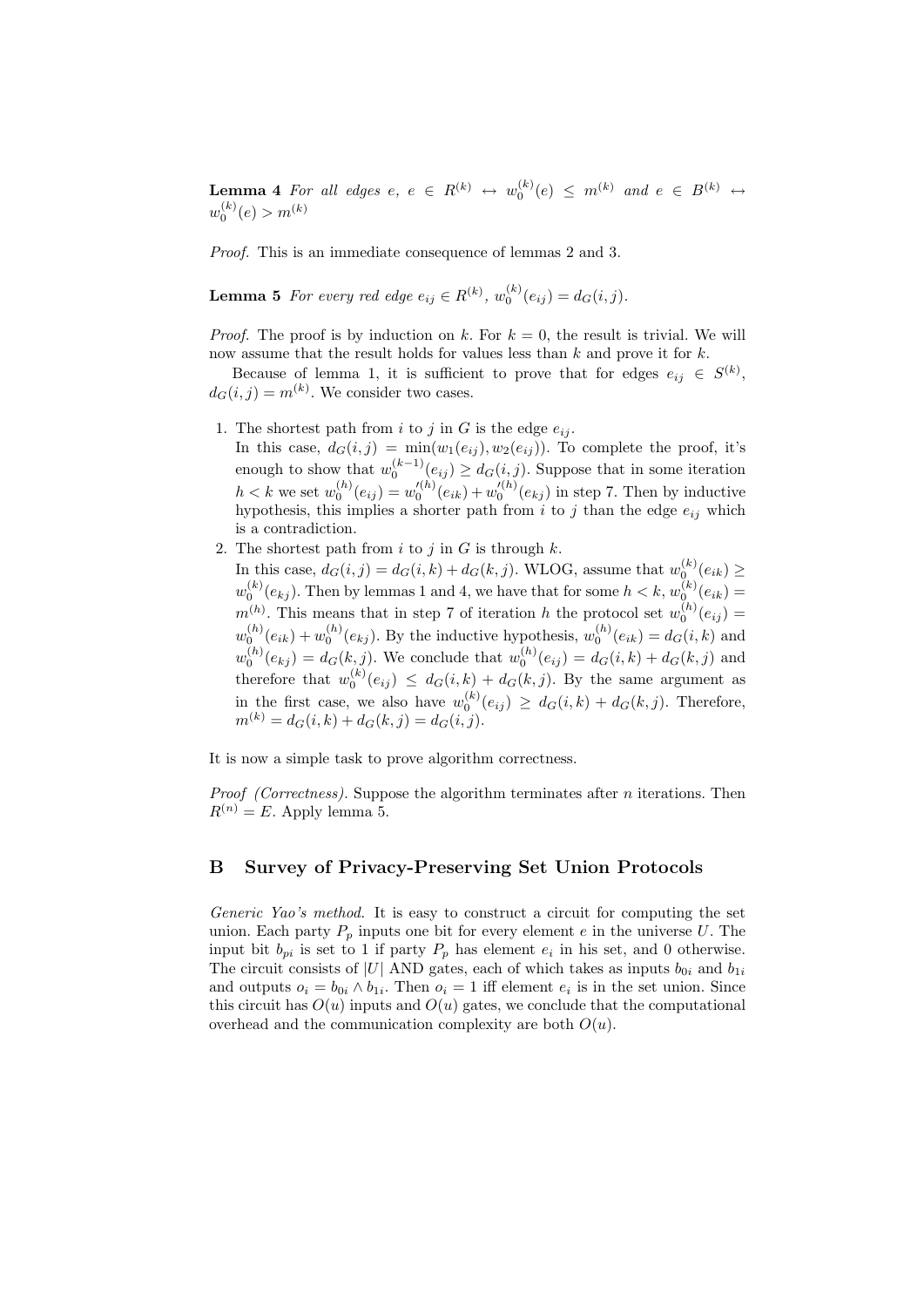Commutative encryption. Clifton et al. [10] present a simple construction for privacy-preserving set union that uses commutative encryption. Each party encrypts the elements in its set, exchanges the encrypted sets with the other party, and then encrypts the other party's encrypted elements with its own key. The double-encrypted sets are then combined. Due to commutativity of encryption, all elements in the intersection appear as duplicates. They are removed, and the remaining elements are decrypted. Scrambling the order of elements may hide which elements are in the intersection, but the size of the intersection is still revealed, thus this method is not secure in the standard sense of definition 2. This protocol requires communication and computational complexity  $O(|s_1| + |s_2|)$ .

Complement of set intersection. When the universe  $U$  is small, it is possible to use complementation and take advantage of the fact that  $S_1 \cup S_2 = \overline{S_1 \cap S_2}$ . Freedman et al. [20] present a privacy-preserving protocol for set intersection that uses homomorphic encryption which requires  $O(k)$  communication overhead and  $O(k \ln \ln k)$  computation overhead, where k is the size of the set intersection. For applications considered in this paper, sets  $S_1$  and  $S_2$  are very small, so their complements are of size  $O(u)$ . As a result, this method requires  $O(u \ln \ln u)$ computation, which is unacceptable.

Polynomial set representation. Kissner and Song [27] present a method for representing sets as polynomials, and give several privacy-preserving protocols for set operations using these representations. They do not provide a protocol for the standard set union problem. Instead, they give a protocol for the "threshold set union" problem, in which the inputs are multi-sets and the output is the set of elements whose multiplicity of appearance in the union exceed some threshold; the intersection of the input sets is also revealed. When applied to regular sets (as opposed to multi-sets) this protocol does not preserve privacy as the intersection is the only information one can hope to keep private.

## C Privacy-Preserving Bit-Or

First, observe that the circuit for computing OR of 2 bits consists in a single gate. Therefore, even the generic construction using Yao's protocol [39] is efficient, requiring a single 1-out-of-2 oblivious transfer.

An alternative construction without oblivious transfers is provided by a semantically secure homomorphic encryption scheme such as ElGamal. Suppose Alice and Bob want to compute OR of their respective bits  $b<sub>A</sub>$  and  $b<sub>B</sub>$  in a privacy-preserving manner (Alice and Bob are honest, but curious). Alice picks some cyclic group G of prime order q with generator q where the Decisional Diffie-Hellman problem is presumed hard, e.g., the group of quadratic residues modulo some large prime  $p = 2q + 1$ , and chooses its secret key k at random from  $\{0, \ldots, q-1\}$ . Alice sends to Bob its public key  $q, g, g^k$  together with its ciphertext  $c_A$ , which is created as follows. If  $b_A = 0$ , then  $c_A = (g^r, g^{kr})$ , where r is randomly selected from  $\{0, \ldots, q-1\}$ . If  $b_A = 1$ , then  $c_A = (g^r, g \cdot g^{kr})$ .